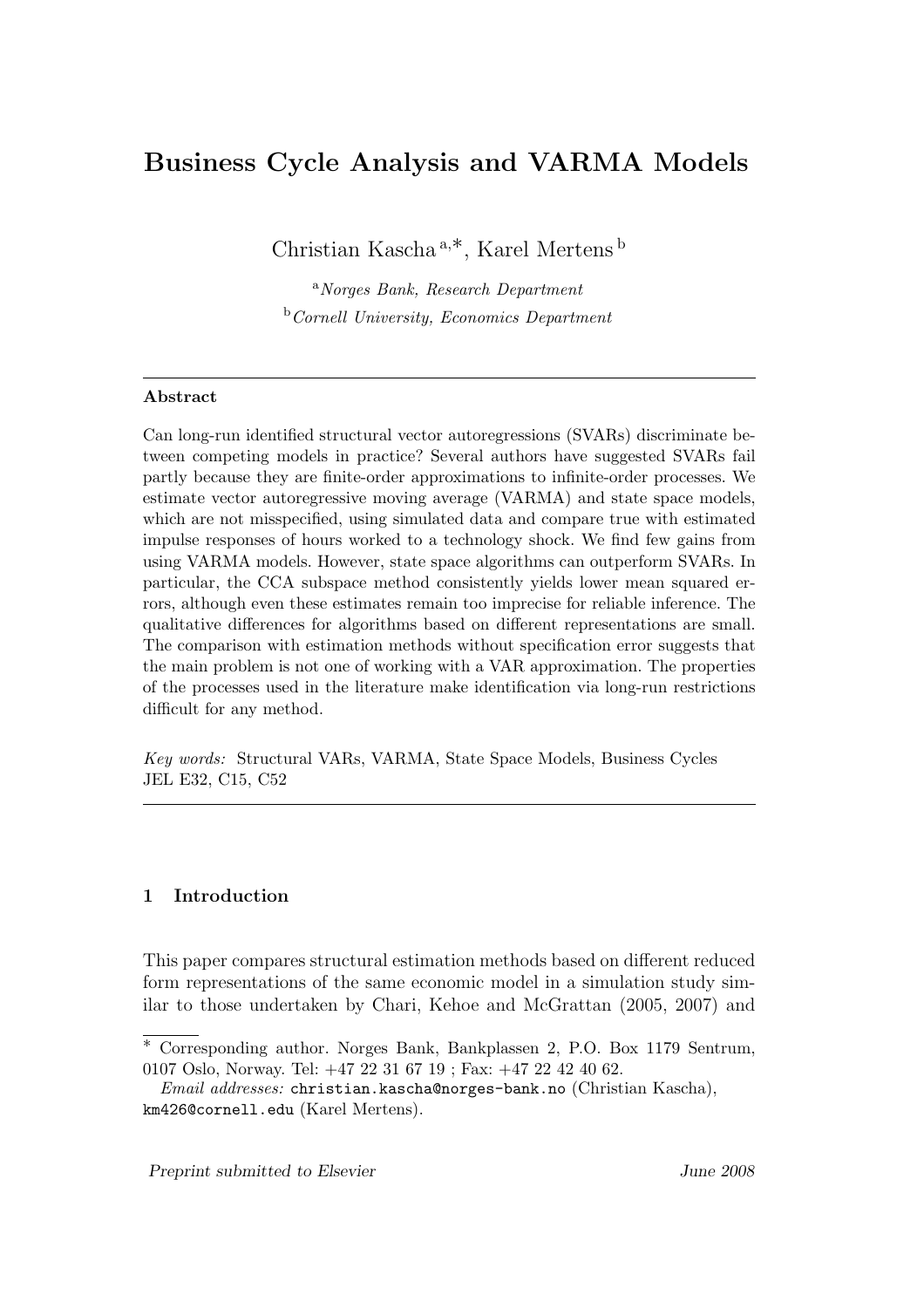Christiano, Eichenbaum and Vigfusson (2006). Our aim is to assess different algorithms' relative performance and in particular whether the inclusion of moving average terms alone leads to more precise estimates of the structural impulse responses. We focus on the estimation of impact coefficients and long-run effects of structural shocks. The fact that algorithms based on different representations yield qualitatively similar results illustrates that the main problem with structural identification in this and similar simulation studies is not one of working within the class of vector autoregressive models.

Structural vector autoregressions are a widely used tool in empirical macroeconomics, in particular for the evaluation of dynamic stochastic general equilibrium (DSGE) models. Following Sims's (1989) suggestion, many applied researchers have used SVARs to uncover economic relationships without imposing strong theoretical assumptions. Blanchard and Quah (1989), for example, use SVARs to discriminate between supply and demand shocks. King, Plosser, Stock and Watson (1991) look at the effects of permanent changes in the economy on transient economic fluctuations. Christiano and Eichenbaum (1992) investigate the monetary transmission mechanism and Cogley and Nason (1995) analyze output dynamics in real business cycle (RBC) models. The results from SVARs are often viewed as stylized facts that economic models should replicate (see e.g. Christiano and Eichenbaum, 1999). Stock and Watson (2005) provide a useful overview of structural identification methods.

In this literature, a recent discussion has focussed on the impact of technology shocks on hours worked. In a seminal paper, Gali (1999) identifies productivity innovations using restrictions on the long-run impact matrix of the structural errors. He finds that hours worked fall in response to a positive innovation, which is contrary to the central predictions of the mainstream RBC literature. Many empirical papers have since scrutinized this finding using different data sets and identification schemes. See, for example, the contributions of Christiano, Eichenbaum and Vigfusson (2003); Francis and Ramey (2005a,b) and Gali and Rabanal (2005).

In the context of Gali's (1999) results, there is some debate whether SVARs can in practice discriminate between competing DSGE models and, more generally, whether their sampling properties are good enough to justify their popularity in applied macroeconomics. Chari et al. (2007) and Christiano et al. (2006) investigate the properties of SVARs by simulating artificial data from an RBC model and by comparing true with estimated impulse responses. In order to simulate an empirically relevant data generating process (DGP), the structural parameters of the underlying RBC model are estimated from the data. According to Chari et al. (2007), long-run identified SVARs fail dramatically for both a level and difference specification of hours worked. Even with a correct specification of the integration properties of the series, the SVAR overestimates in most cases the impact of technology on labor and the esti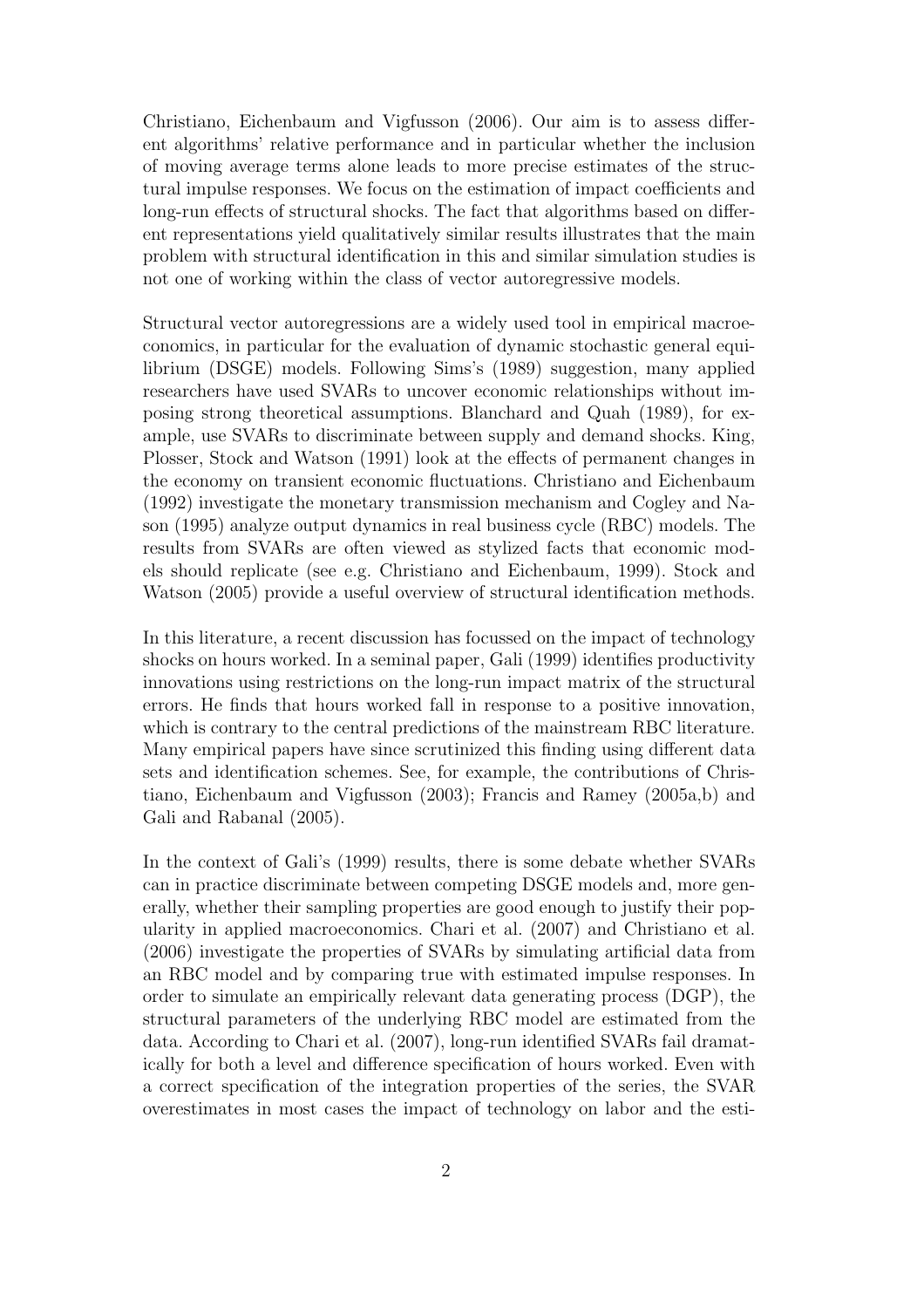mates display high variability. However, Christiano et al. (2006) argue that the parametrization chosen by Chari et al. (2005, 2007) is not very realistic. With their preferred parametrization, Christiano et al. (2006) find that both long-run and short-run identification schemes display only small biases and argue that, on average, the confidence intervals produced by SVARs correctly reflect the degree of sampling uncertainty. Nevertheless, they also find that the estimates obtained via a long-run identification scheme are very imprecise. These results have been further confirmed by Erceg, Guerrieri and Gust (2005). Kehoe (2006) provides an overview of this debate. On the one hand, it is often difficult to even make a correct inference about the sign of the structural impulse responses with long-run restrictions, and the question is whether one should use them at all. On the other hand, long-run identification is appealing from a theoretical point of view, since it is usually less model-specific than short-run identification (Chari et al., 2007). In any case, long-run identification constitutes an additional tool of analysis in applied macroeconomic research.

The failure of finite-order SVARs is sometimes attributed to the fact that they are only approximations to VARMA / infinite-order VAR processes or to the possibility that a VAR representation does not exist at all. King, Plosser, and Rebelo (1988) are among the first to recognize that DSGE models imply a VARMA representation. Cooley and Dwyer (1998) give an example and state: "While VARMA models involve additional estimation and identification issues, these complications do not justify systematically ignoring these moving average components, as in the SVAR approach". As further shown by Fernández-Villaverde, Rubio-Ramírez, Sargent and Watson (2007), DSGE models generally imply a state space system that has a VARMA and eventually an infinite VAR representation. Christiano et al. (2006) state that "The specification error involved in using a finite-lag VAR is the reason that in some of our examples, the sum of VAR coefficients is difficult to estimate accurately". Most importantly, Chari et al. (2007) argue that a VAR is not able to capture the underlying VARMA process by showing that the truncation bias, which is the population bias resulting from applying a finite-order VAR, is the main source of the observed small sample bias in their simulation studies. Similarly, Ravenna (2007) shows that applying a finite-order VAR to a DGP generated by a DSGE model can lead to substantial bias in the structural estimates and stresses that his results do not hinge on small sample bias or on incorrect identification assumptions. A related time series literature studies estimation and confidence interval construction for impulse responses in VARs in small samples (see e.g. Kilian, 2001; Pesavento and Rossi, 2006).

This paper explores the possible advantages of structural VARMA and state space models that capture the *full* structure of the time series representation implied by DSGE models, while imposing minimal theoretical assumptions. We investigate whether estimators based on these alternative representations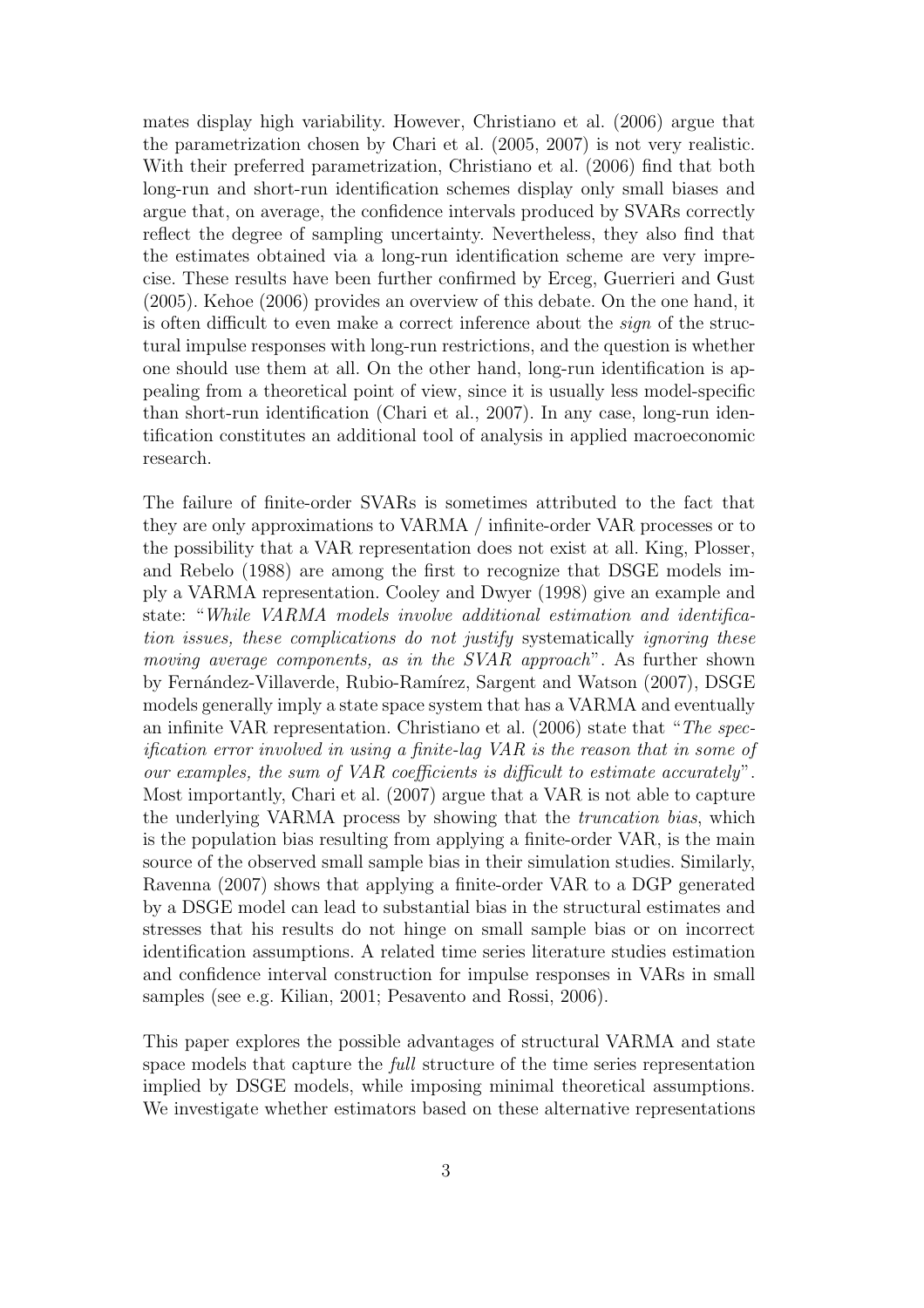can outperform SVARs in finite samples. This question is important for several reasons. First, it is useful to find out to what extent one can improve on SVARs by including moving average components. Second, the question of whether estimators based on alternative representations of the same DGP have good sampling properties is interesting in itself. Employing these alternatives enables researchers to quantify the robustness of their results by comparing different estimates.

In order to assess whether the inclusion of a moving average component leads to important improvements, we adhere to the research design of Chari et al. (2007) and Christiano et al. (2006): We simulate DSGE models and fit different reduced form models to recover the structural shocks using the same long-run identification strategy. As in a closely related study by McGrattan (2006), we then compare the performance of the models by focusing on estimated contemporaneous and long-run effects of a productivity shock. We employ a variety of estimation algorithms for the VARMA and state space representations. One of the findings is that one can indeed perform better by taking the full structure of the DGP into account: While most of the algorithms for VARMA and state space representations do not perform significantly better (and sometimes worse), a subspace algorithm for state space models consistently outperforms SVARs in terms of mean squared error. Unfortunately, we also find that even these alternative estimators are highly variable and are not necessarily much more informative for discriminating between different DSGE models. The qualitative differences between the algorithms are small given a particular parametrization of the DSGE model. The emphasis of many previous studies on truncation bias suggests that the problems of long-run restrictions are somewhat specific to the finite-order VAR approximation. We show that this is not the case. The bad properties of long-run identification are not confined to finite-order VARs and, therefore, the main problem with long-run restrictions in these studies is not one of working within this specific class of models. Instead, we point out some properties of the simulated DGPs that make it hard to identify structural shocks for any method. Namely, the processes are nearly non-stationary, nearly non-invertible and the correct VARMA representation is close to being not identified.

The rest of the paper is organized as follows. In section 2 we present the RBC model used by Chari et al. (2007) and Christiano et al. (2006) that serves as the basis for our Monte Carlo simulations. In section 3 we discuss the different statistical representations of the observed data series. In section 4 we present the specification and estimation procedures and the results from the Monte Carlo simulations. Section 5 concludes.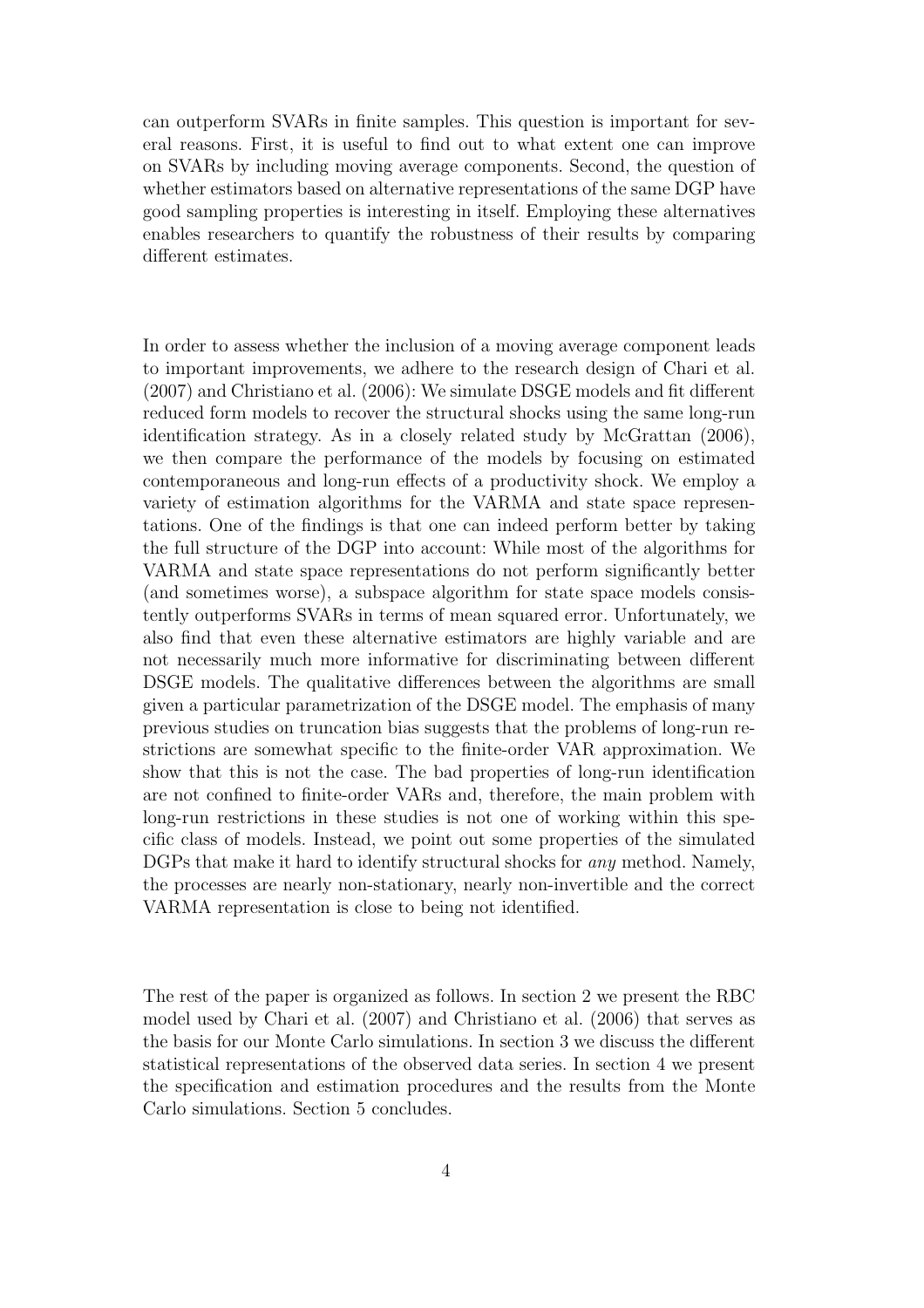#### 2 The Data Generating Process

The DGP for the simulations is based on a simple RBC model taken from Chari et al. (2005, 2007). In the model, a technology shock is the only shock that affects labor productivity in the long-run, which is the crucial identifying assumption made by Gali (1999) to assess the role of technology shocks in the business cycle.

Households choose infinite sequences,  $\{C_t, L_t, K_{t+1}\}_{t=0}^{\infty}$ , of per capita consumption, labor and capital to maximize expected lifetime utility

$$
E_0 \sum_{t=0}^{\infty} \left[ \beta (1 + \gamma) \right]^t \left[ \log C_t + \psi \frac{(1 - L_t)^{1 - \sigma} - 1}{1 - \sigma} \right],\tag{1}
$$

given an initial capital stock  $K_0$ , and subject to a set of budget constraints given by

$$
C_t + (1 + \tau_x)((1 + \gamma)K_{t+1} - (1 - \delta)K_t) \le (1 - \tau_{l,t})w_t L_t + r_t K_t + T_t, (2)
$$

for  $t = 0, 1, 2, \dots$ , where  $w_t$  is the wage,  $r_t$  is the rental rate of capital,  $T_t$  are lump-sum government transfers and  $\tau_{l,t}$  is an exogenous tax on labor income. The parameters include the discount factor  $\beta \in (0,1)$ , the labor supply parameters,  $\psi > 0$  and  $\sigma > 0$ , the depreciation rate  $\delta \in (0, 1)$ , the population growth rate  $\gamma > 0$  and a constant investment tax  $\tau_x$ . The production technology is

$$
Y_t = K_t^{\alpha} (X_t L_t)^{1-\alpha},\tag{3}
$$

where  $X_t$  reflects labor-augmenting technological progress and  $\alpha \in (0,1)$  is the capital income share. Competitive firms maximize  $Y_t - w_t L_t - r_t K_t$ . Finally, the resource constraint is  $Y_t \geq C_t + (1 + \gamma)K_{t+1} - (1 - \delta)K_t$ .

The model contains two exogenous shocks, a technology shock and a tax shock, which follow the stochastic processes

$$
\log X_{t+1} = \mu + \log X_t + \sigma_x \epsilon_{x,t+1},\tag{4a}
$$

$$
\tau_{l,t+1} = (1 - \rho)\overline{\tau}_l + \rho\tau_{l,t} + \sigma_l \epsilon_{l,t+1},\tag{4b}
$$

where  $\epsilon_{x,t}$  and  $\epsilon_{l,t}$  are independent random variables with mean zero and unit standard deviation and  $\sigma_x > 0$  and  $\sigma_l > 0$  are scalars.  $\mu > 0$  is the mean growth rate of technology,  $\bar{\tau}_l > 0$  is the mean labor tax and  $\rho \in (0, 1)$  measures the persistence of the tax process. Hence, the model has two independent shocks: a unit root process in technology and a stationary  $AR(1)$  process in the labor tax.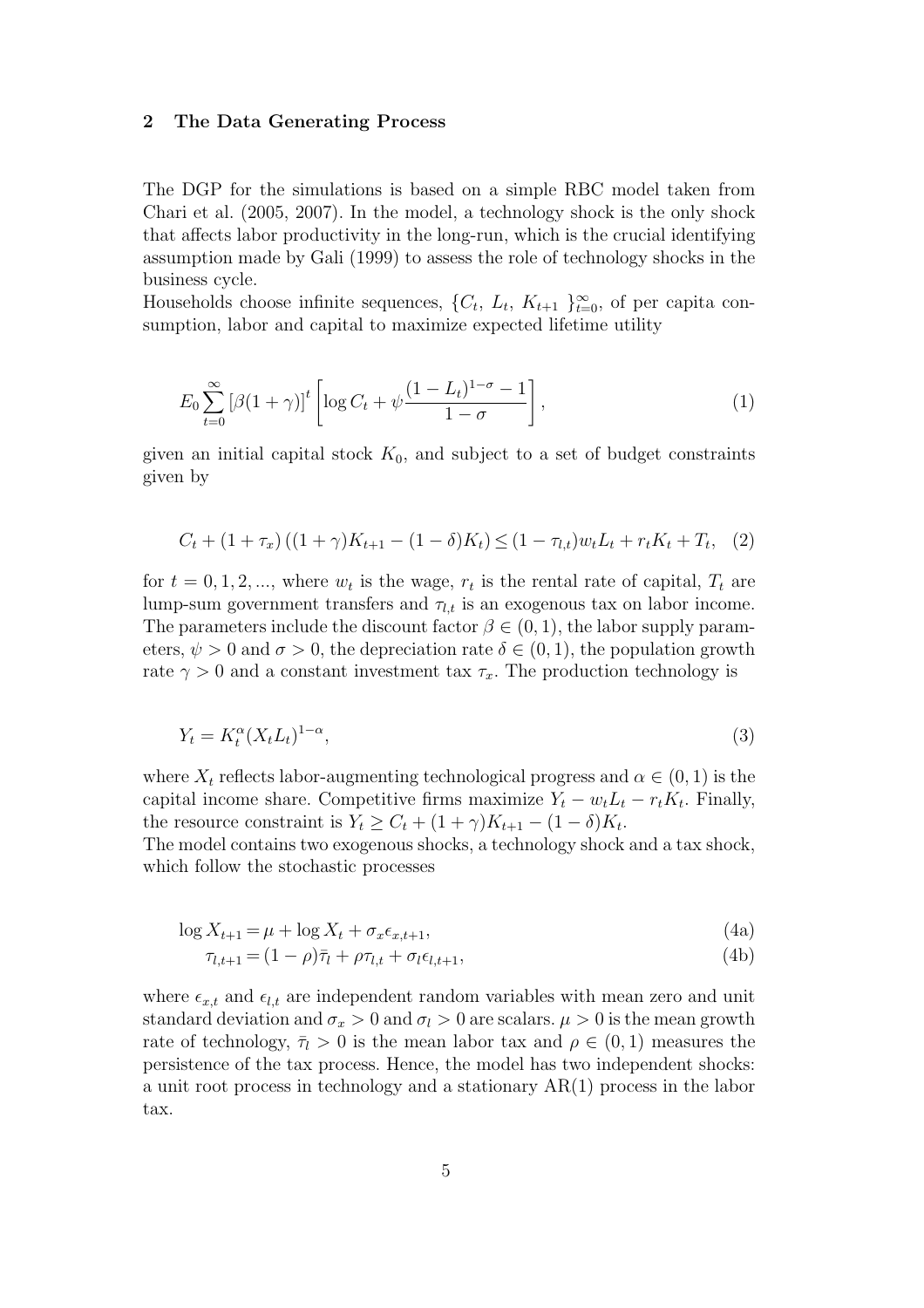#### 3 Statistical Representations

Fernández-Villaverde et al. (2007) show how the solution of a detrended, loglinearized DSGE model leads to different statistical representations of the model-generated data. This section presents several alternative ways to write down a reduced form model for the bivariate, stationary time series

$$
\mathbf{y}_t = \begin{bmatrix} \Delta \log(Y_t/L_t) \\ \log(L_t) \end{bmatrix} . \tag{5}
$$

Labor productivity growth,  $\Delta \log(Y_t/L_t)$ , and hours worked,  $\log(L_t)$ , are also the series analyzed by Gali (1999), as well as Chari et al. (2007) and Christiano et al.  $(2006).$ <sup>1</sup> Therefore, the section shows how the structural impulse responses Gali was interested in are related to different statistical models, given the economic model. The appendix provides more detail on the derivations. Given the log-linearized solution of the RBC model of the previous section, we can write down the law of motion of the logs

$$
\log k_{t+1} = \phi_1 + \phi_{11} \log k_t - \phi_{11} \log x_t + \phi_{12} \tau_{l,t},\tag{6a}
$$

$$
\log y_t - \log L_t = \phi_2 + \phi_{21} \log k_t - \phi_{21} \log x_t + \phi_{22} \tau_{l,t},\tag{6b}
$$

$$
\log L_t = \phi_3 + \phi_{31} \log k_t - \phi_{31} \log x_t + \phi_{32} \tau_{l,t},\tag{6c}
$$

where  $k_t = K_t/X_{t+1}$  and  $y_t = Y_t/X_t$  are capital and output detrended with the unit-root shock and  $x_t = X_t/X_{t-1}$ . The  $\phi$ 's are the coefficients of the calculated policy rules. Following Fernández-Villaverde et al. (2007), the system can be written in state space form. The state transition equation is

$$
\begin{bmatrix} \log k_{t+1} \\ \tau_{l,t} \end{bmatrix} = K_1 + A \begin{bmatrix} \log k_t \\ \tau_{l,t-1} \end{bmatrix} + B \begin{bmatrix} \epsilon_{x,t} \\ \epsilon_{l,t} \end{bmatrix},
$$
\n
$$
\mathbf{x}_{t+1} = K_1 + A\mathbf{x}_t + B\epsilon_t,
$$
\n(7)

and the observation equation is

 $1$  There are also different information sets that are equally applicable in the present context, e.g.  $[\Delta y_t l_t]'$  which would be more in line with Blanchard et al. (1989). This decision should be based on the statistical properties of the series. Results for this alternative information set can be found in a web appendix to this paper.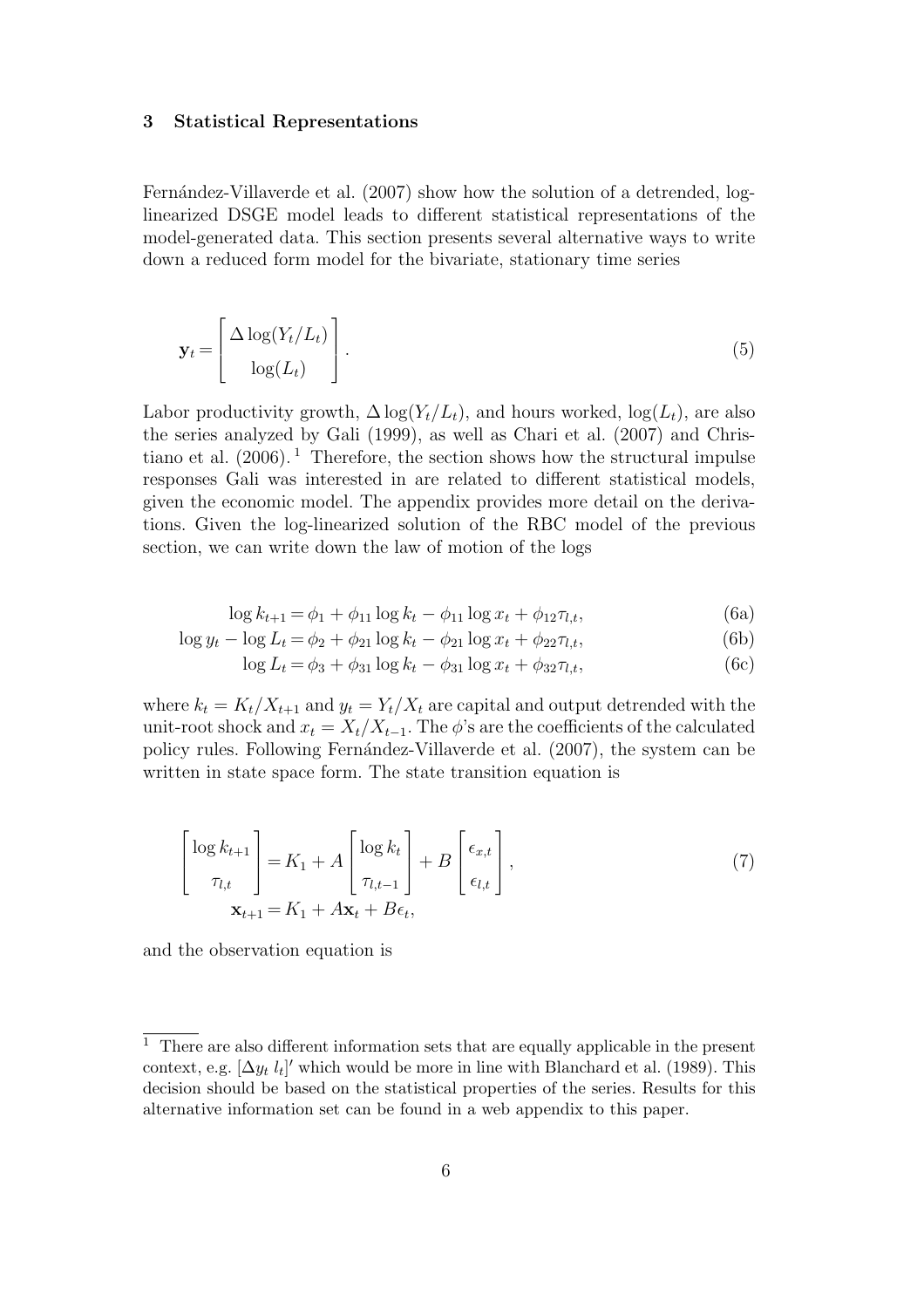$$
\begin{bmatrix}\n\Delta \log(Y_t/L_t) \\
\log L_t\n\end{bmatrix} = K_2 + C \begin{bmatrix}\n\log k_t \\
\tau_{l,t-1}\n\end{bmatrix} + D \begin{bmatrix}\n\epsilon_{x,t} \\
\epsilon_{l,t}\n\end{bmatrix},
$$
\n(8)\n
$$
\mathbf{y}_t = K_2 + C\mathbf{x}_t + D\epsilon_t,
$$

where  $K_1, A, B, K_2, C$  and D are constant matrices that depend on the coefficients of the policy rules and therefore on the "deep" parameters of the model. The state vector is given by  $\mathbf{x}_t = [\log k_t, \tau_{l,t-1}]'$  and the noise vector is  $\epsilon_t = [\epsilon_{x,t}, \epsilon_{l,t}]'$ . Note that the system has a state vector of dimension two with the logarithm of detrended capital and the tax rate shock as state components.

The above state space system contains the non-observable state vector and the structural errors. We now show different reduced form representations of the system for  $y_t$  in terms of prediction errors that lead to alternative estimation algorithms. These representations are derived under the assumptions that (i) D, C are invertible and (ii) the eigenvalues of  $(A - BD^{-1}C)$  are strictly less than one in modulus (Fernández-Villaverde et al., 2007). We checked that this is the case for all models that are used in the Monte Carlo simulations later. Given these invertibility assumptions, there is an **infinite VAR** representation:

$$
\mathbf{y}_t = K_3 + C \left( I - (A - BD^{-1}C)L \right)^{-1} BD^{-1} \mathbf{y}_{t-1} + D\epsilon_t,
$$
\n(9)

or

$$
\mathbf{y}_t = K_3 + \sum_{i=1}^{\infty} \Pi_i \mathbf{y}_{t-i} + u_t,\tag{10}
$$

where  $K_3$  and  $\Pi_i, i = 1, 2, \ldots$  are constant coefficient matrices, L denotes the lag operator, I denotes an identity matrix of suitable dimensions,  $u_t = D\epsilon_t$ and  $u_t \sim \text{iid } N(0, \Sigma_u)$ ,  $\Sigma_u = DD'$ , where  $\Sigma_u$  is the covariance matrix of  $u_t$ . In practice, it is only possible to approximate this structure by a finite-order VAR.

Alternatively, the system can be written as a state space representation in "innovations form":

$$
\mathbf{x}_{t+1} = K_1 + A\mathbf{x}_t + Ku_t,
$$
  
\n
$$
\mathbf{y}_t = K_2 + C\mathbf{x}_t + u_t,
$$
\n(11)

where the innovation,  $u_t$ , is defined as above and  $K = BD^{-1}$ . In contrast to the VAR representation in  $(9)$ , it is possible to estimate  $(11)$  without specification error.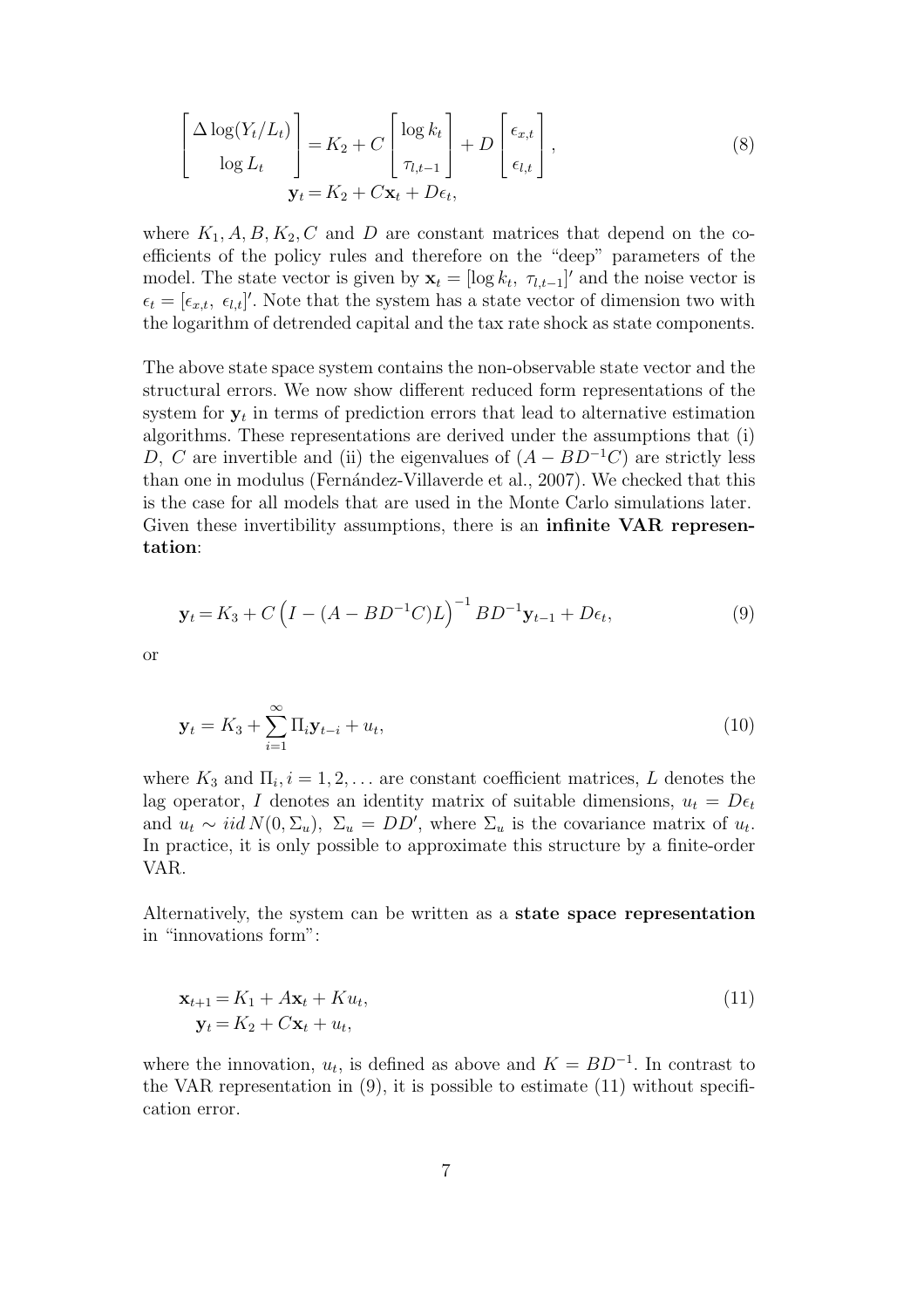Finally, the underlying DGP can be represented by a  $VARMA(1,1)$  representation:

$$
\mathbf{y}_{t} = K_{4} + CAC^{-1}\mathbf{y}_{t-1} + \left(D + (CB - CAC^{-1}D)L\right)\epsilon_{t},
$$
  
\n
$$
\mathbf{y}_{t} = K_{4} + A_{1}\mathbf{y}_{t-1} + u_{t} + M_{1}u_{t-1},
$$
\n(12)

where the last equation defines the constant coefficient matrices  $A_1$ ,  $M_1$ ,  $K_4$ and  $u_t$  is defined as above. As with the above state space representation, the  $VARMA(1,1)$  representation can also be estimated with no specification error.

Given the conditions stated in Fernández-Villaverde et al. (2007), all three representations are equivalent. They are just different ways of writing down the same process. However, the properties of estimators and tests depend on the chosen statistical representation. It should be emphasized that we are always interested in the same process and ultimately in the estimation of the same coefficients, i.e. those associated with the first-period response of  $y_t$  to a unit shock in  $\epsilon_{x,t}$  to the technology process. However, the different representations give rise to different estimation algorithms and therefore our study can be regarded as a comparison of different algorithms to estimate the same linear system.

## 4 The Monte Carlo Experiment

### 4.1 Monte Carlo Design and Econometric Techniques

To investigate the properties of the various estimators, we simulate 1000 samples of the vector series  $y_t$  in linearized form and transform log-deviations to values in log-levels. As in the previous Monte Carlo studies, the sample size is 180 quarters. We use two different sets of parameter values: The first is due to Chari et al. (2005, 2007) and is referred to as the CKM specification, while the second is the one used by Christiano et al. (2006) and is labeled the KP specification, referring to estimates obtained by Prescott  $(1986)$ . <sup>2</sup> The specific parameter values are given in table 1 for the CKM and KP benchmark specifications. To check the robustness of our results, we also consider variations of the benchmark models. As in Christiano et al. (2006), we consider different values for the preference parameter  $\sigma$  and the standard deviation of the labor tax,  $\sigma_l$ . These variations change the fraction of the business cycle

<sup>2</sup> Both parameterizations are obtained by maximum likelihood estimation of the theoretical model, using time series on productivity and hours worked in the US. However, because of differences in approach, both papers obtain different estimates.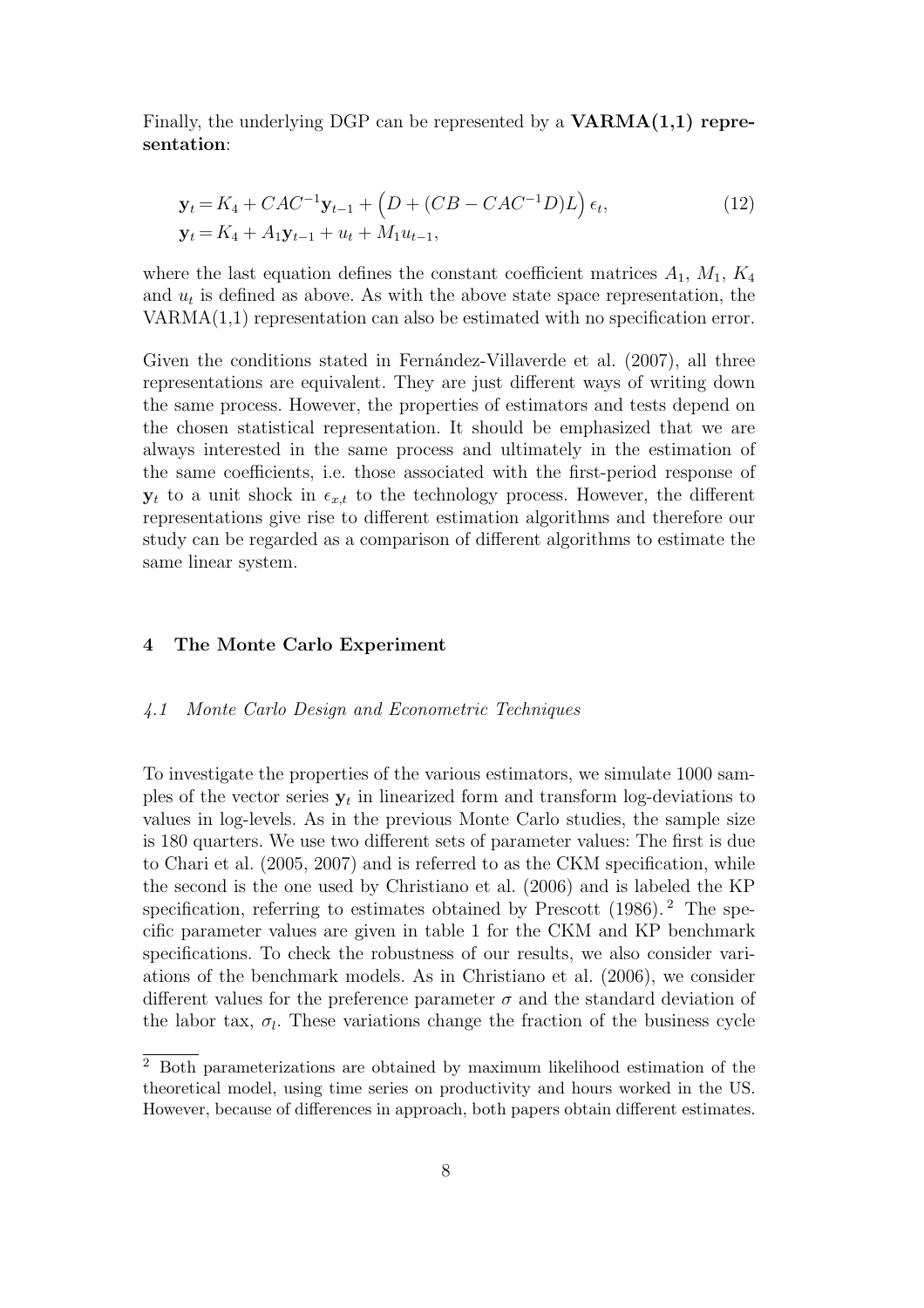variability that is due to technology shocks. The different values for  $\sigma$  are reported in table 2. For the CKM specification, we also consider cases where  $\sigma_l$  assumes a fraction of the original benchmark value. Christiano et al. (2006) show that the key difference between the specifications is the implied fraction of the variability in hours worked that is due to technology shocks.

In the following, we present the long-run identification scheme of Blanchard et al. (1989). Consider the following infinite moving average representation of  $\mathbf{y}_t$  in terms of  $u_t$ :

$$
\mathbf{y}_t = \sum_{i=0}^{\infty} \Phi_{u,i} u_{t-i} = \Phi_u(L) u_t,
$$
\n(13)

where we abstract from the intercept term and  $\Phi_u(L)$  is a lag polynomial,  $\Phi_u(L) = \sum_{i=0}^{\infty} \Phi_{u,i} L^i$ . Analogously, we can represent  $\mathbf{y}_t$  in terms of the structural errors using the relation  $u_t = D\epsilon_t$ :

$$
\mathbf{y}_t = \sum_{i=0}^{\infty} \Phi_{u,i} D \epsilon_{t-i} = \Phi_{\epsilon}(L) \epsilon_t,
$$
\n(14)

where  $\Phi_{\epsilon}(L) = \sum_{i=0}^{\infty} \Phi_{u,i} D L^{i}$ . The former lag polynomial, evaluated at one,

$$
\Phi_u(1) = I + \Phi_{u,1} + \Phi_{u,2} + \dots \tag{15}
$$

is the long-run impact matrix of the reduced form error  $u_t$ . Note that the existence of this infinite sum depends on the stationarity of the series. If the stationarity requirement is violated or "nearly" violated, then the long-run identification scheme is not valid or may face difficulties. Also note that the matrix D defined in section 3 gives the first-period impact of shocks in  $\epsilon_t$ . Using the above relations, we know that  $\Phi_{\epsilon}(1) = \Phi_u(1)D$  and further  $\Sigma_u = DD'$ , where  $\Phi_{\epsilon}(1)$  is the long-run impact matrix of the underlying structural errors. The identifying restriction on  $\Phi_{\epsilon}(1)$  is that only the technology shock has a permanent effect on labor productivity. This restriction implies that in our bivariate system the long-run impact matrix is triangular,

$$
\Phi_{\epsilon}(1) = \begin{bmatrix} \Phi_{11} & 0 \\ \Phi_{21} & \Phi_{22} \end{bmatrix},\tag{16}
$$

and it is assumed that  $\Phi_{11} > 0$ . Using  $\Phi_{\epsilon}(1)\Phi_{\epsilon}'(1) = \Phi_{u}(1)\Sigma_{u}\Phi_{u}'(1)$  we can obtain  $\Phi_{\epsilon}(1)$  from the Cholesky decomposition of  $\Phi_u(1)\Sigma_u\Phi'_u(1)$ . The contemporaneous impact matrix can be recovered from  $D = [\Phi_u(1)]^{-1} \Phi_{\epsilon}(1)$ . Correspondingly, the estimated versions are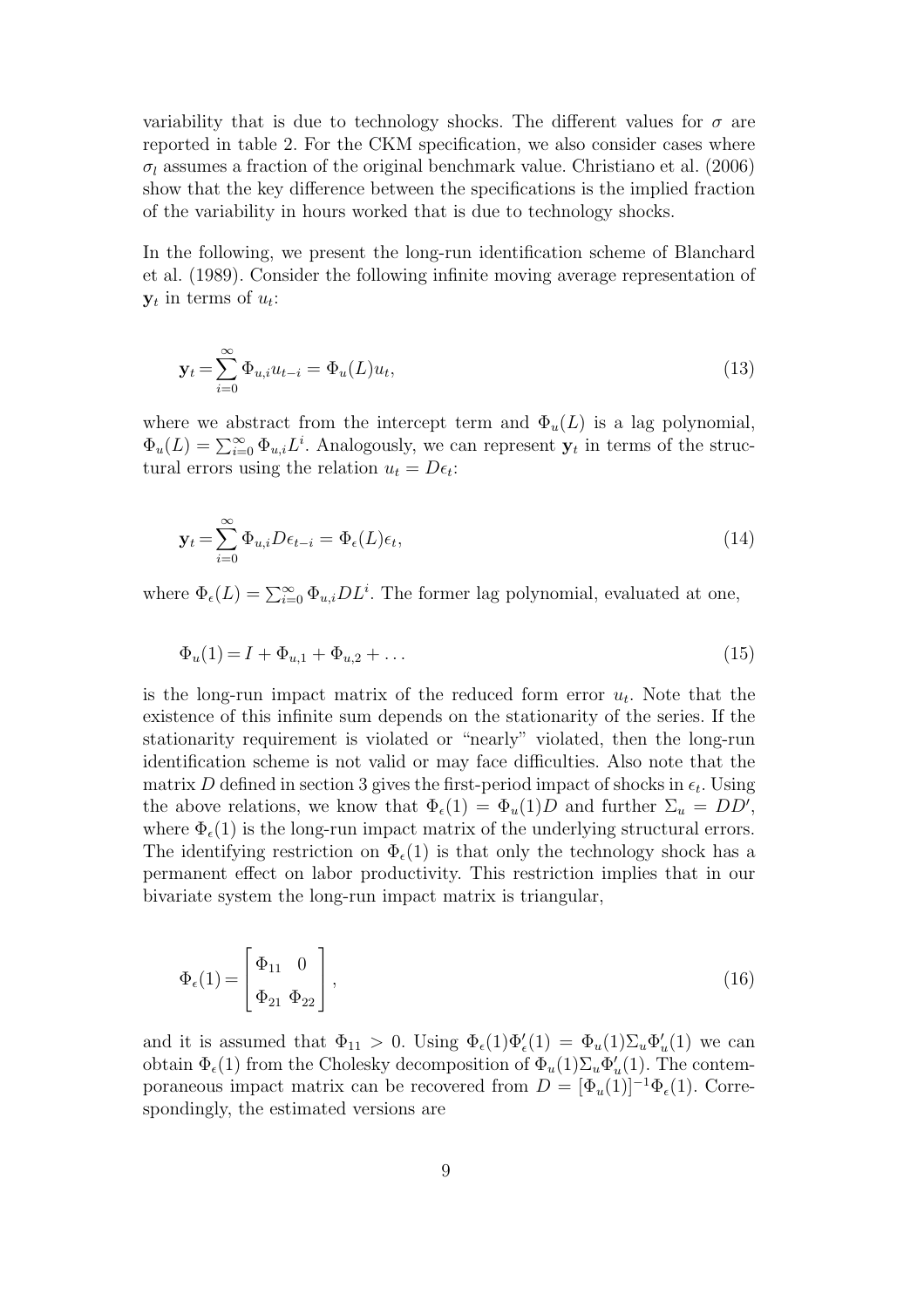$$
\hat{\Phi}_{\epsilon}(1) = \text{chol}[\hat{\Phi}_u(1)\hat{\Sigma}_u \hat{\Phi}'_u(1)],\tag{17a}
$$

$$
\hat{D} = [\hat{\Phi}_u(1)]^{-1} \hat{\Phi}_\epsilon(1). \tag{17b}
$$

Only the first column of  $\hat{D}$  is identified and is our estimate of the first-period impact of the technology shock. <sup>3</sup>

Next, we comment on the estimation techniques. First, note that for each representation there is more than one reasonable estimation method. We tried several algorithms for all representations but chose to present only the results for the algorithms that worked best for each representation. <sup>4</sup> Of course, it is still possible that there are algorithms that work slightly better for one of the representations in the current setting. However, the aim of this study is primarily to quantify whether the inclusion of the moving average term alone leads to important gains in terms of more precise estimates of the structural parameters. For all methods described below, we ensure that stationary and invertible models are obtained.

Vector Autoregressive Models: VARs are well known, so we comment only on a few issues. As in the previous Monte Carlo studies, the lag length is set at four and the VAR is estimated by OLS. However, for different sets of parameter values a VAR with a different number of lags may yield slightly better results. We have chosen to stick to the  $VAR(4)$  because we want to facilitate comparison with the results of Christiano et al. (2006) and because there was no lag order that performed uniformly better for all DGPs.<sup>5</sup> Enforcing stationarity of the estimated model improves the VAR results to some extent.

State Space Models: There are many ways to estimate a state space model, e.g. maximum likelihood methods based on the Kalman filter or subspace identification methods such as N4SID of Van Overschee and De Moor (1994) or the CCA method of Larimore (1983). We use the CCA subspace algorithm that was previously found to be remarkably accurate in small samples. As argued by Bauer (2005a), CCA might be the best algorithm for econometric applications. It is also asymptotically equivalent to maximum likelihood

<sup>&</sup>lt;sup>3</sup> Alternatively, one could solve for  $\hat{D}$  directly using the three restrictions implied by  $\Sigma_u = DD'$  and the long-run identifying restriction (Blanchard et al., 1989), since the Cholesky decomposition can occasionally produce an ill conditioned matrix. In the present context, however, the results from both strategies are identical.

<sup>&</sup>lt;sup>4</sup> Additional results and programs may be obtained from the authors.

<sup>5</sup> Data dependent criteria such as AIC are unfortunately not very helpful for these DGPs. Results for the VAR with AIC selection are presented in a web appendix to this paper. See also Chari et al. (2007).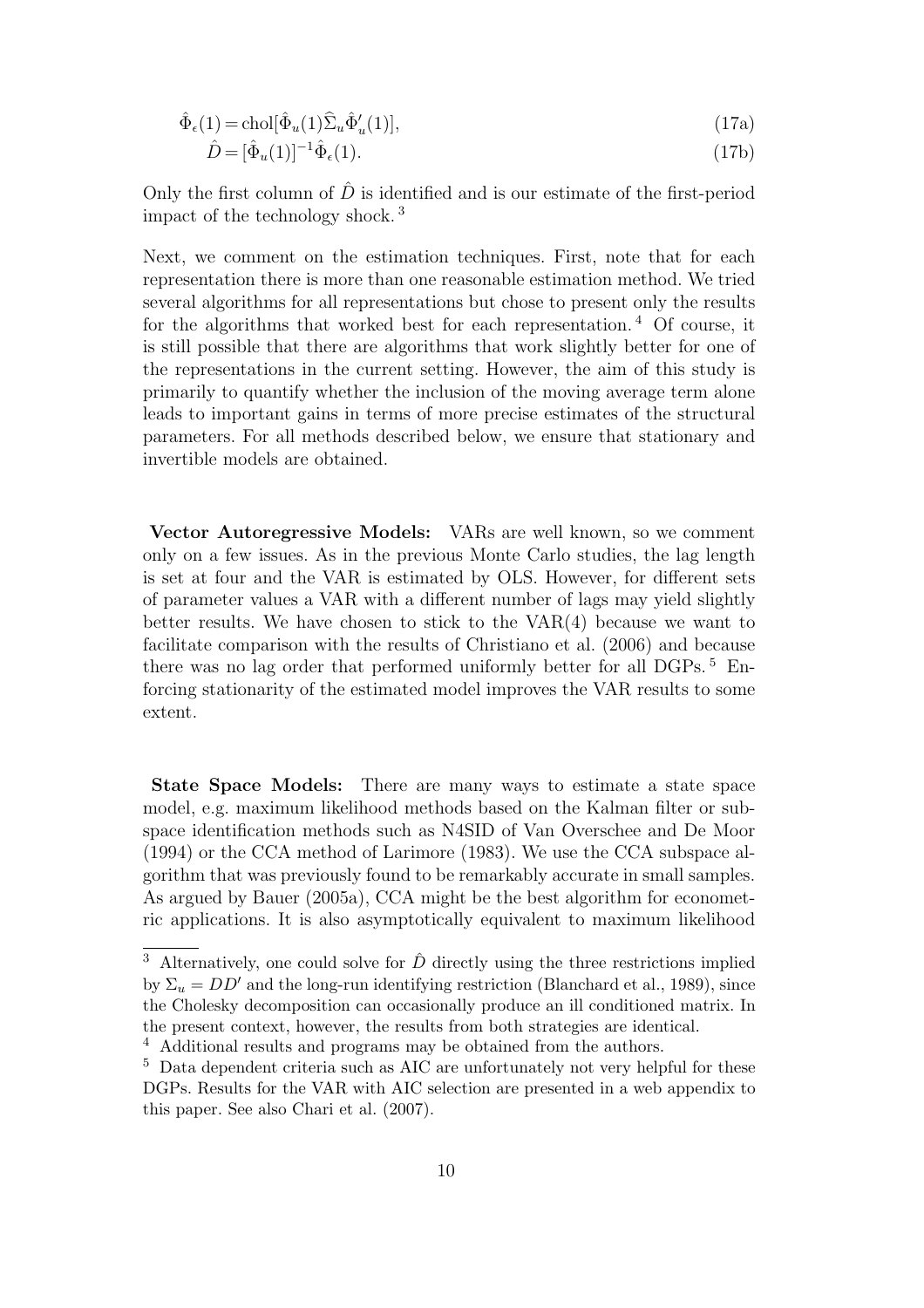(Bauer, 2005b). <sup>6</sup> The idea of subspace methods is that the state,  $\mathbf{x}_t$ , summarizes all information of the past that can be used for mean square prediction. Thus, the center of attention is the state that is estimated in a first step. In a second step the coefficient matrices are estimated by least squares. The different subspace algorithms use the structure of the state space representation in various ways. See Bauer (2005a) for a more general introduction to subspace methods and the appendix for a detailed description of the algorithm that is employed in this paper.

While implementing the algorithm, we chose the correct dimension of the state vector,  $n = 2$ .<sup>7</sup> To calculate the long-run effect of the prediction errors, it is necessary to solve the state space equations  $\mathbf{x}_{t+1} = A\mathbf{x}_t + Ku_t$ ,  $\mathbf{y}_t = C\mathbf{x}_t + u_t$ , where the deterministic component is omitted. The lag polynomial of the infinite moving average representation is given by

$$
\Phi_u(L) = I + \sum_{j=0}^{\infty} C A^j L^{j+1} K = I + LC(I - LA)^{-1} K.
$$
 (18)

An estimate of the long-run impact matrix  $\Phi_u(1)$  can be obtained from the estimated system matrices,  $\hat{\Phi}_u(1) = I + \hat{C}(I - \hat{A})^{-1}\hat{K}$ . Henceforth, the estimation of the contemporaneous impact matrix is entirely analogous to long-run identification in a standard VAR setting. That is, we recover  $\Phi_{\epsilon}(1)$  by a Cholesky decomposition and then obtain an estimate of D.

Vector Autoregressive Moving Average Models: The VARMA representation in (12) implies that we can represent  $y_t$  in terms of the innovations as

$$
\mathbf{y}_t = (I - A_1 L)^{-1} (I + M_1 L) u_t = A(L)^{-1} M(L) u_t,\tag{19}
$$

where  $A(L)$  and  $M(L)$  are the autoregressive polynomial and the moving average polynomial, respectively, and the intercept term has been omitted. The

<sup>6</sup> We also investigated a maximum likelihood approach using the PEM routine in MATLAB. The results (not reported) were not satisfactory due to reasons discussed below.

<sup>&</sup>lt;sup>7</sup> There are two auxiliary parameters in the subspace algorithm,  $f$ ,  $\mathfrak{p}$ , which determine the row and column dimension of a Hankel matrix which is estimated in an intermediate step (see Bauer (2005a) and the appendix). They have been set to  $f = \mathfrak{p} = 8$ . These parameters are of no importance asymptotically as long as they increase at certain rates with the sample size. In the literature it has been suggested to set  $f = \mathfrak{p} = 2\hat{p}$  where  $\hat{p}$  is the order of the chosen autoregressive approximation (Bauer, 2005a).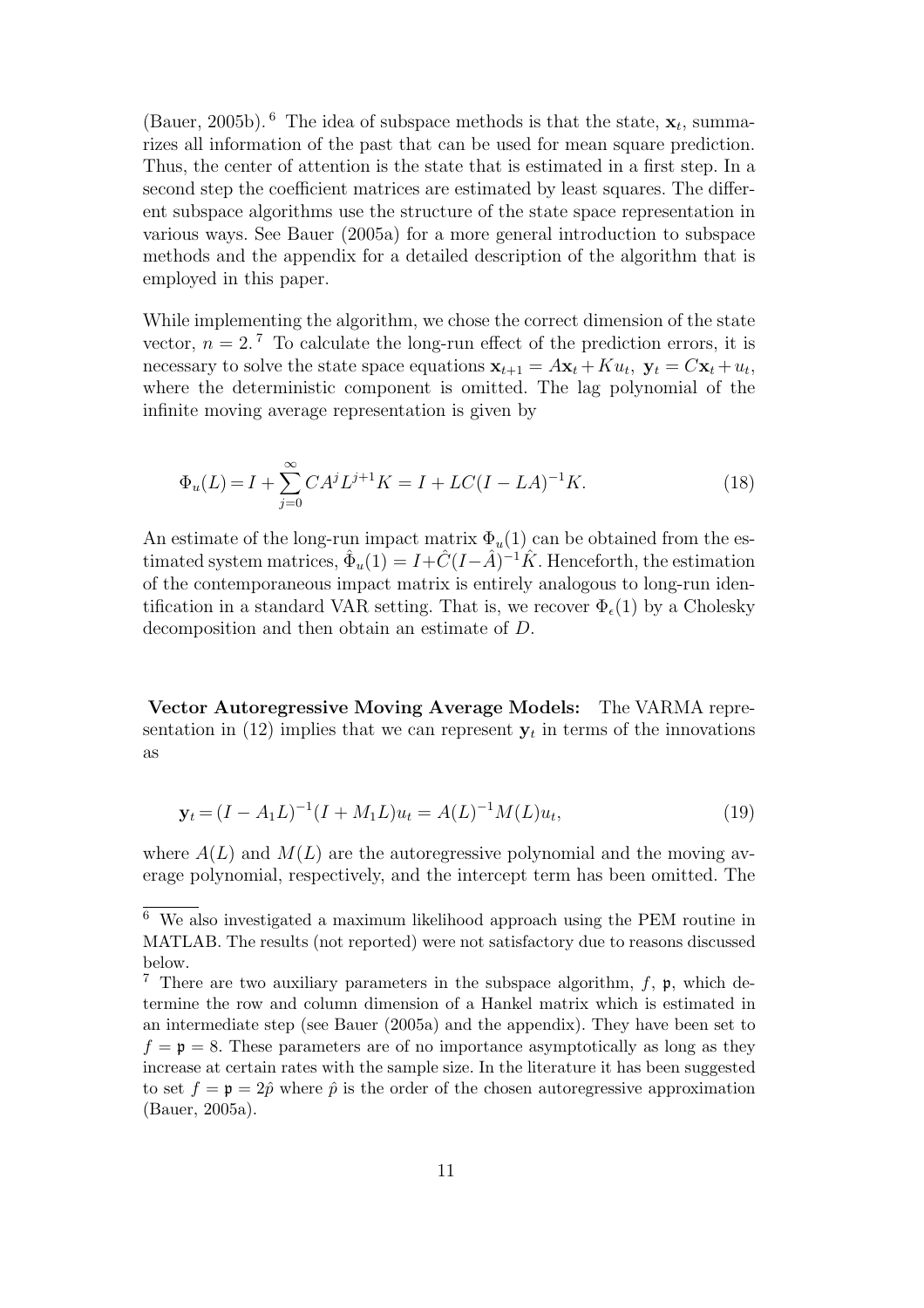long-run impact of the innovations can be estimated by  $\hat{\Phi}_u(1) = \hat{A}(1)^{-1} \hat{M}(1)$ and an estimate of the first column of D can be obtained as before. Instead of estimating the  $VARMA(1,1)$  representation in  $(12)$  we chose a specific representation which guarantees that all parameters are identified and the number of moving average parameters is minimal. For an introduction to the identification problem in VARMA models see Lütkepohl  $(2005)$ . Here we employ a final moving average (FMA) representation that can be derived analogously to the final equation form (see Dufour and Pelletier, 2004). In our case, this results in a VARMA  $(2,1)$  representation in final moving average form (see appendix). <sup>8</sup>

As in the case of state space models there are many different estimation methods for VARMA models. Examples are the methods developed by Durbin (1960), Hannan and Rissanen (1982), the generalized least-squares algorithm (Koreisha and Pukkila, 1990), full information maximum likelihood (Mauricio, 1997) or Kapetanios's (2003) iterative least-squares algorithm. We tried the mentioned algorithms but report results for the best performing method which is a simple two-stage least squares algorithm also known as the Hannan-Rissanen method. The method starts with an initial "long" autoregression in order to estimate the unobserved residuals. The estimated residuals are then treated as observed and a (generalized) least squares regression is performed. We use a VAR with lag length  $n_T = 0.5 \sqrt{T}$  for the initial long autoregression. <sup>9</sup>

# 4.2 Results of the Monte Carlo Study

Tables 2 - 3 summarize the results of the Monte Carlo simulation study. Table 2 displays Monte Carlo means and standard deviations of the estimates of the contemporaneous impact of a technology shock on productivity and hours. That is, the estimates of 100 times the first column of  $D$ , 100  $\cdot$   $D[$ ., 1]. Likewise, table 3 shows Monte Carlo means and standard deviations of the different structural estimators for the percent long-run effect,  $100 \cdot \Phi_{\epsilon}$ . 1. chose to compute means and standard deviations based on a trimmed sample of estimates for the long-run effects. Trimming of replications associated with the most extreme upper and lower estimates is beneficial because of a few out-

<sup>8</sup> We experimented with other identified representations such as the final equation representation or the Echelon representation. However, the final moving average representation yielded the best results.

<sup>&</sup>lt;sup>9</sup> In particular, we also tried full information maximum likelihood maximization as formulated in Mauricio (1997). However, this procedure proved to be highly unstable and was therefore not considered to be a practical alternative. One reason is that the roots of the AR and the MA polynomials are all close to the unit circle.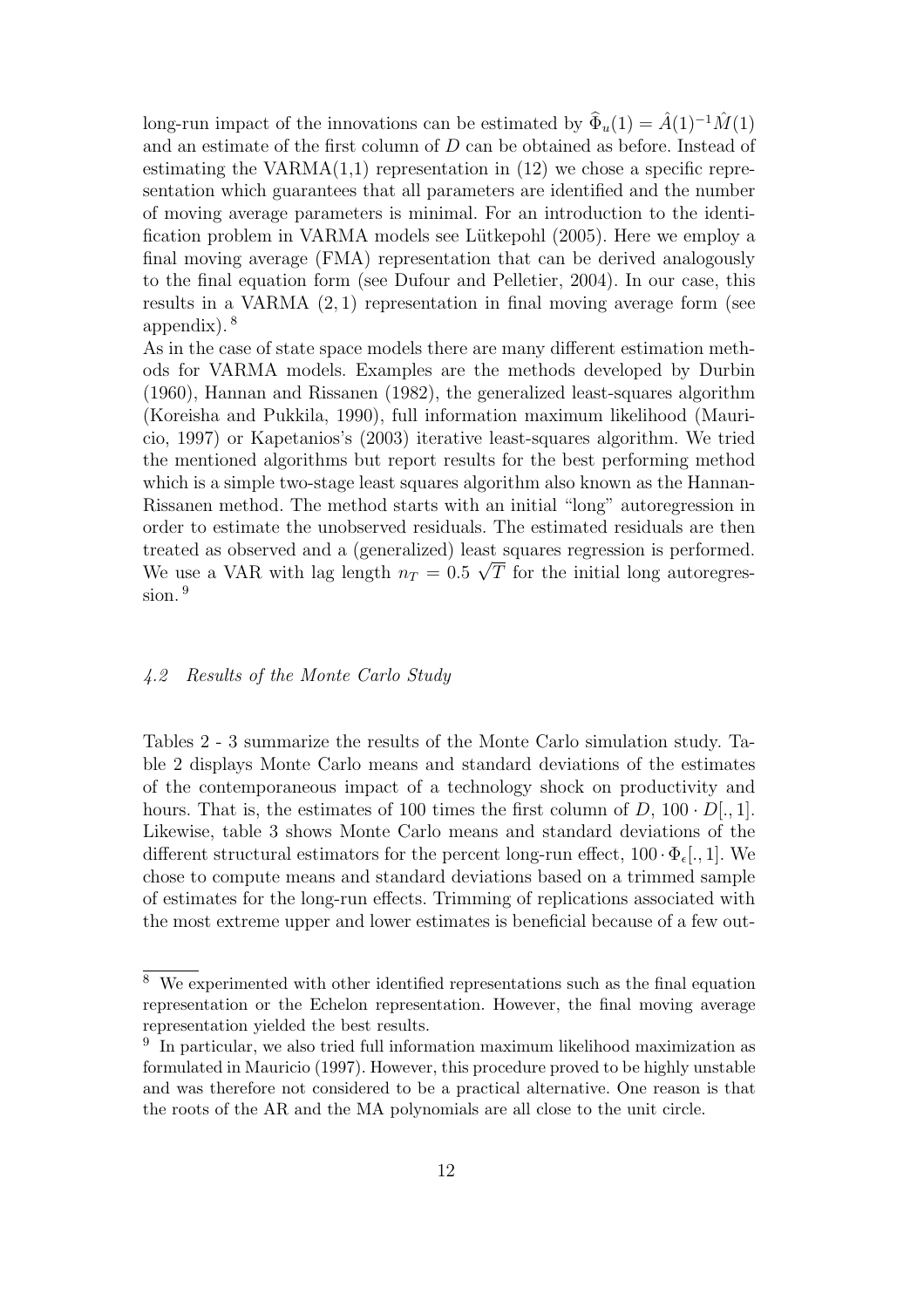liers. <sup>10</sup> In the tables,  $VAR(4)$  stands for the SVAR with four lags estimated by OLS. SS(2) denotes the CCA algorithm based on the state space representation with state dimension two.  $VARMA(2,1)$  stands for the 2SLS algorithm based on the VARMA in final moving average form with two autoregressive lags and one moving average lag. For all entries, we also tabulate the Monte Carlo mean squared error (MSE) of the different estimators relative to the MSE of the estimator of the same entry resulting from the VAR(4).

For the estimates of the contemporaneous impact, our SVAR results confirm the findings of both Christiano et al. (2006) and Chari et al. (2005). While the SVAR is approximately unbiased for the KP specification (first row in table 2), the same is not true for the CKM specification (fourth row in table 2). Also, for the different variations of the benchmark model we find that the SVAR is often biased and/or displays high variability. As can be seen from rows 2, 3, 5 and 6 in table 2, both the biases and standard deviations are larger for the models with higher Frisch elasticities of labor supply (lower  $\sigma$ ), as in the model this decreases the proportion of the variation in hours worked that is due to the technology shock by allowing for stronger substitution effects between consumption and labor. For the same reason, lowering the standard deviation of the non-technology shock  $\sigma_l$  by 1/2 and 1/3 reduces the bias and the standard deviations (rows 7 and 8). As explained in Christiano et al. (2006), as the proportion of the variation in the data due to technology shocks increases the SVAR does better at disentangling the effects of different structural shocks.

For the estimation of the long-run effects, we observe the following. First, the SVAR estimator of the effect on productivity displays a much smaller bias and lower standard deviation compared to the estimator of the long-run effect on hours. Relative to the true values, the estimator is slightly less biased in the case of the KP parameterizations (rows 1 - 3) but the corresponding standard deviations are high relative to those in the case of the CKM parameterizations (rows 4 - 8). For the SVAR estimator of the long-run effects on hours, the volatility is enormous throughout all parameterizations. Also, the estimator is much more volatile in the case of the KP parameterizations even though the bias is sometimes smaller relative to the true values. Overall, the long-run effect on hours is not estimated accurately. In the case of the long-run effects, the SVAR estimator is generally more precise for the CKM parameterizations.

The CCA algorithm, based on the state space representation, performs quite differently. For the estimates of the contemporaneous impact, we find that the MSE of the CCA subspace algorithm estimator is almost uniformly lower for both series and across different specifications. Only for two parameterizations

<sup>&</sup>lt;sup>10</sup> We present results for a sample of estimates trimmed by  $4\%$ . That is, we disregard the 20 lowest and the 20 highest estimates out of 1000 simulations.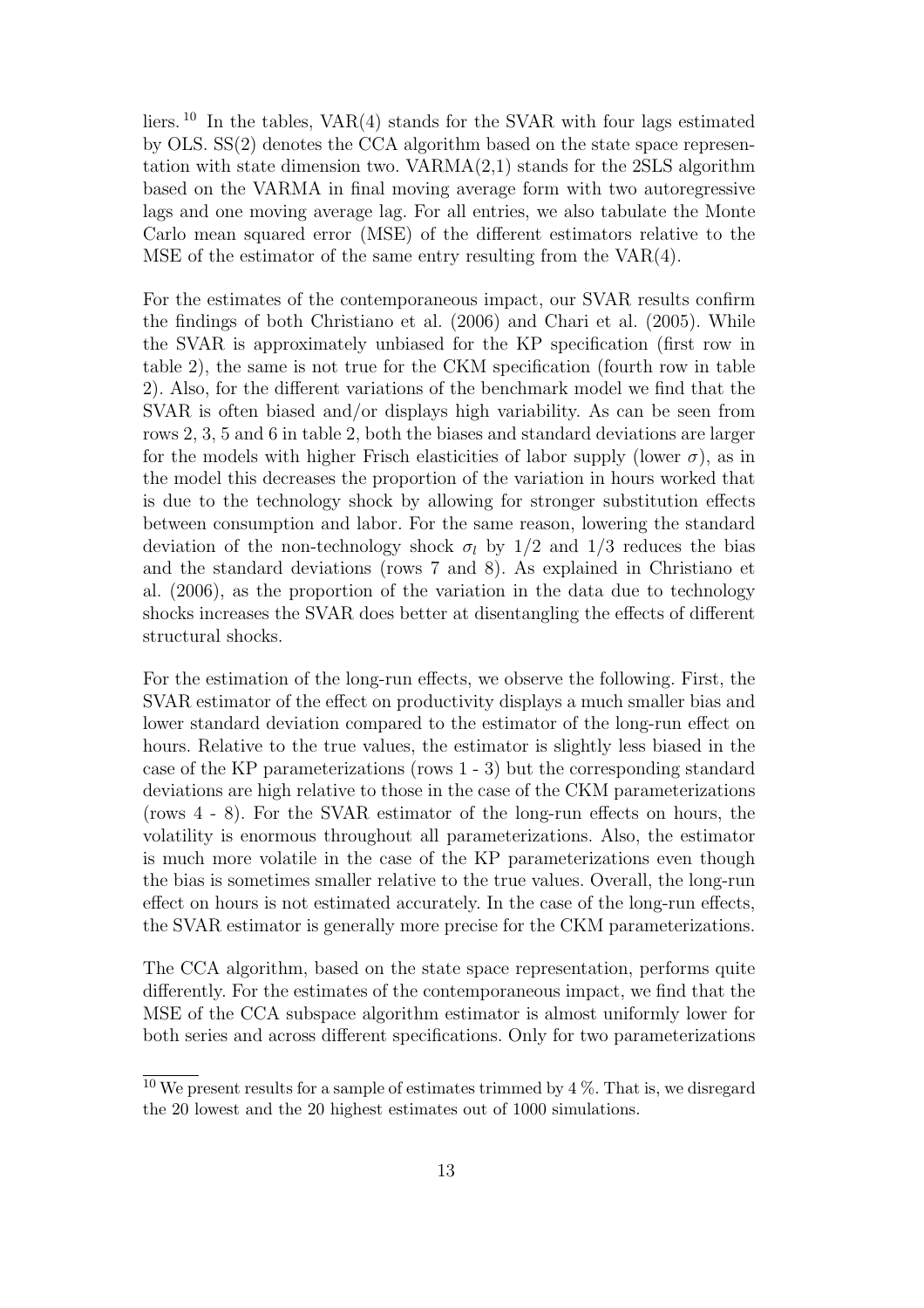(fourth and fifth rows) does the MSE of the CCA-based estimates exceed the MSE of the SVAR, and only by a relatively small amount. In particular, the first-period impact on hours worked is estimated more precisely up to a reduction to 87% in terms of MSE for the KP specification. In almost all cases the bias is at least slightly reduced. Second, although the response of hours worked is usually estimated more precisely, the performances of the subspace algorithm and the SVAR are clearly related: in cases where the SVAR does poorly, the state space model does the same. For example, both algorithms do relatively well for the KP parametrization but fail dramatically for the CKM parametrization with indivisible labor. Third, we also note that the CCA algorithm is most advantageous relative to the VAR when the VAR is most precise, i.e., for the KP parameterizations. Fourth, even though the CCA algorithm can be more precise, the structural estimators are still highly variable and not necessarily much more useful in a qualitative sense.

For the estimates of the long-run effects, the findings are similar. The CCA algorithm does better than the SVAR for most parameterizations. Notable exceptions are the results for the long-run effect on productivity for two CKM parameterizations (rows four and five). The performances of the CCA algorithm and the SVAR are related in the sense that both estimators are more precise for the KP parameterizations. The CCA estimator of the long-run effects of a technology shock can be much more precise than the corresponding SVAR estimator. For example, the standard deviation is dramatically reduced in case of the KP parameterizations. Still, even this estimator does not resolve the essential problem, i.e. the standard deviations are far too large to make a reliable qualitative judgement.

The results for the VARMA algorithm are about the same to worse compared to those for the VAR approximation. In contrast to the CCA algorithm, we do not observe an improvement from the VARMA-based estimator of the contemporaneous impact. In most cases, the mean bias of the VARMA estimators is higher than the bias resulting from the VAR, while the standard deviation is slightly reduced. Also, the performance of the VARMA algorithm is related to the performance of the VAR over different parameterizations of the model. The VARMA yields weaker results in the most difficult cases (rows four and five). This finding mirrors the results for the CCA algorithm. Although the VARMA model fully nests the underlying DGP, the associated algorithm is not that efficient in our context.

Again, the results for the long-run effect of a technology shock are similar although it seems that the 2SLS algorithm does better in estimating these effects than in estimating the contemporaneous impact. Also, the performance of this estimator is highly positively correlated with the performance of the SVAR estimator. Therefore, as in the case of the CCA algorithm based on the state space representation, also this estimator is essentially uninformative.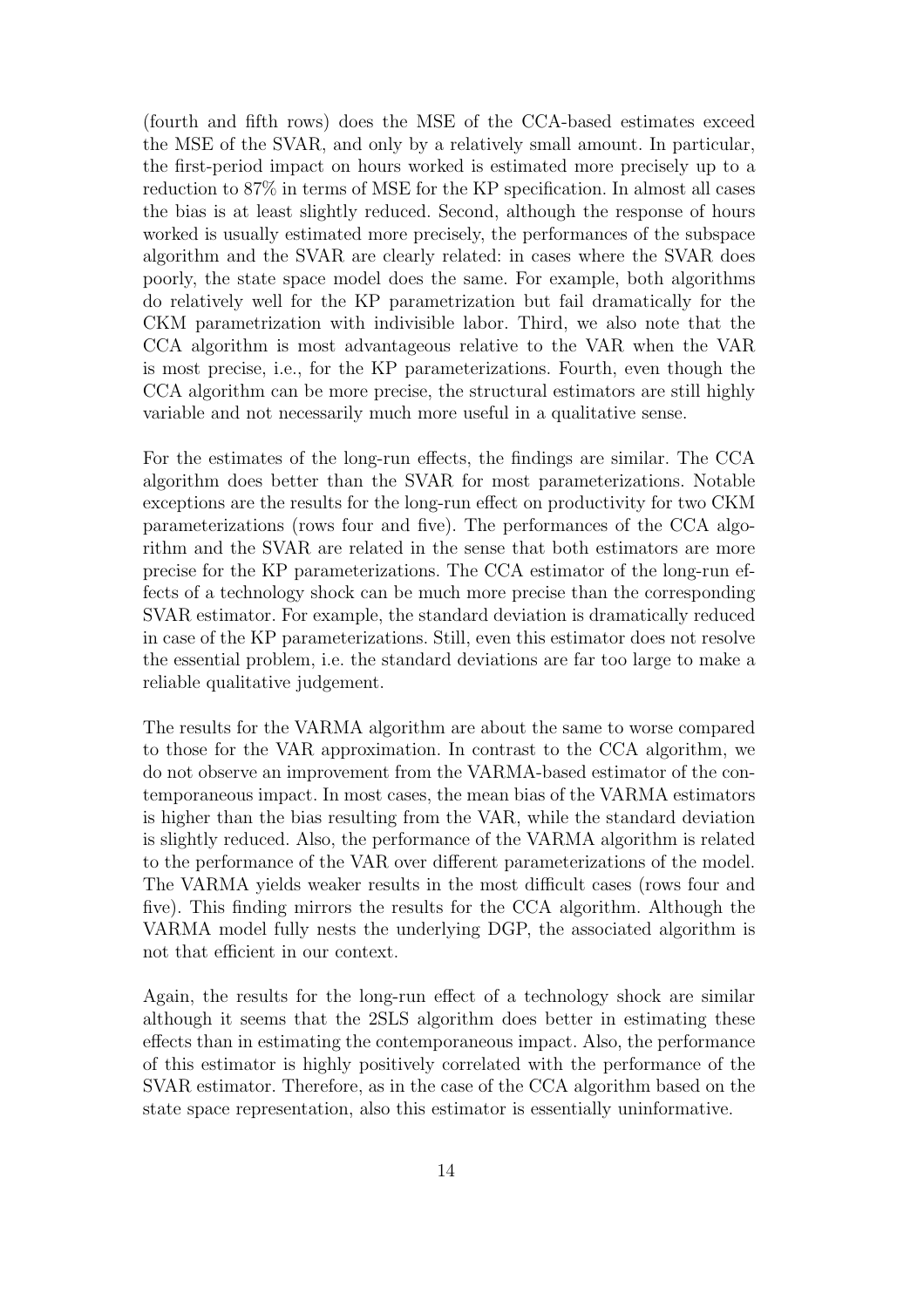We summarize the findings for all three algorithms as follows:

- The precision of the structural estimators differs more over the different parameterizations of the benchmark model than between different estimators given the same parametrization.
- While the the CCA algorithm appears superior to the VAR in the simulations, the performances of all reported algorithms do not differ too much in a qualitative sense given a particular parametrization.
- For all examples considered, the standard deviations of all estimators of the contemporaneous and long-run effect on hours are quite large, making the estimates uninformative.

These results illustrate clearly that the unresolved question of what is the empirically relevant parametrization or economic model is quite important. From the work of Christiano et al. (2006), it is reasonable to conclude that the differences in bias between different parameterizations is mostly due to variation of the relative importance of technology shocks for the fluctuations in hours worked. Note, however, that the mean of the estimator is not a good summary of its small sample behavior because the variance is so large that almost no weight is attached to values close to the mean. In the case of the KP benchmark parametrization, the effect on hours is estimated with a standard deviation of 0.43 given a mean of 0.32. Here, a more relevant loss function is the MSE or some other measure that takes more than the first moment into account. In terms of the MSE, long-run restrictions perform poorly also in this case.

Two questions arise: Why do all estimators perform so poorly and why do simple methods (e.g. VAR vs. VARMA) perform generally better in the simulations? Using the VARMA representation we can point out three problems with the simulated DGPs. The processes are nearly non-stationary, nearly non-invertible and the correct VARMA representation is close to being not identified. Estimators based on the state space or VARMA representation are more sophisticated and less robust to the near violation of the assumptions on which they are built. This disadvantage seems to compensate to some extent for the advantage of nesting the DSGE model.

We use a general  $VARMA(p, q)$  representation for a K-dimensional process to point out the features of the simulated DGPs:

$$
A(L)\mathbf{y}_t = M(L)u_t,
$$

where the constant has been omitted.  $A(L) = I - A_1 L - \ldots - L A_p L^p$  is the autoregressive and  $M(L) = I + M_1 L + \ldots + L M_q L^q$  is the moving polynomial with corresponding eigenvalues  $\lambda_i^{ar}$ ,  $\lambda_i^{ma}$ ,  $i = 1, 2, \dots$  which are the inverse roots of det  $A(z)$  and det  $M(z)$ ,  $z \in \mathbb{C}$ , respectively. Now, the process is sta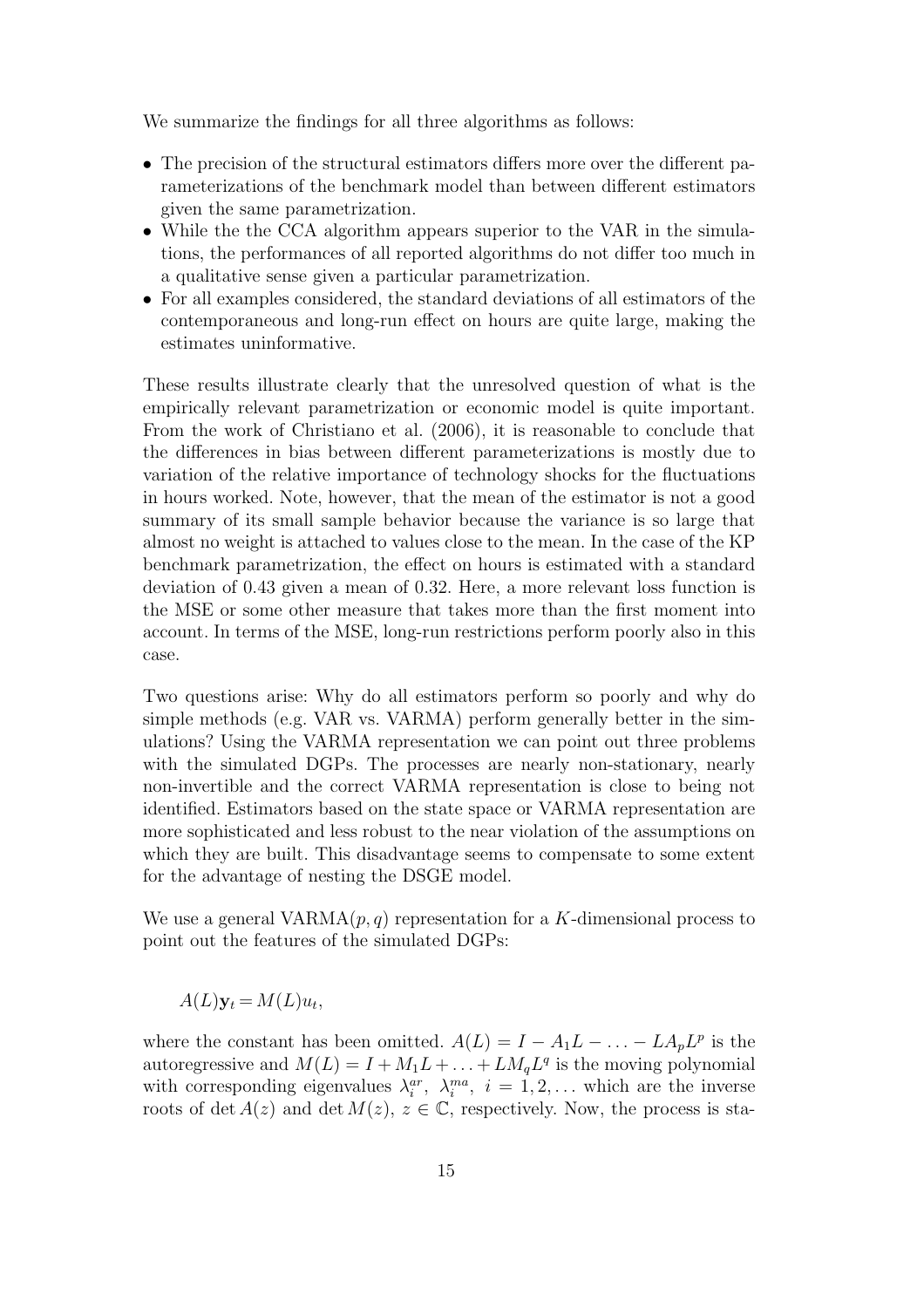tionary and invertible if and only if all eigenvalues are less than one in modulus (Lütkepohl, 2005). In our case  $|\lambda_i^{ar}| < 1 |\lambda_i^{ma}| < 1$  for  $i = 1, 2$ . Table 1 provides these eigenvalues for the benchmark specifications. For example, for the CKM parametrization these are  $\lambda_1^{ar} = 0.9573$ ,  $\lambda_2^{ar} = 0.94$ ,  $\lambda_1^{ma} = -0.9557$  and  $\lambda_2^{ma} = 0$ . Note that the moving average part is not of full rank. These values are very similar for all other parameterizations. That is, all these processes are nearly non-stationary and non-invertible. <sup>11</sup>

The fact that one eigenvalue of the moving average part is very close to one eigenvalue of the autoregressive part in modulus is again not confined to the CKM parametrization. It is true for all processes. This point suggests that the  $VARMA(1,1)$  representation, though formally correct, is close to being not identified (Klein, Mélard and Spreij, 2005). We know that a VARMA representation is identified if and only if the corresponding Fisher Information matrix (FIM) is non-singular. Formally, the FIM is the negative expected second derivative of the likelihood function with respect to the parameter vector. Klein et al. (2005) prove that the FIM is singular if and only if it is the case that  $\lambda_i^{ar} = -\lambda_i^{ma}$  for at least one *i*. According to Klein et al. (2005), singularity of the FIM is equivalent to singularity of the tensor Sylvester matrix set forth by Gohberg and Lerer (1976)

$$
S^{\otimes}(-M, A) := \begin{pmatrix} (-I_K) \otimes I_K & (-M_1) \otimes I_K & \dots & (-M_q) \otimes I_K & 0 & \dots & 0 \\ 0 & \ddots & \ddots & & & \vdots \\ \vdots & & & \ddots & \vdots & \vdots \\ 0 & & & & \dots & (-I_K) \otimes I_K & (-M_1) \otimes I_K & \dots & (-M_q) \otimes I_K \\ I_K \otimes I_K & I_K \otimes (-A_1) & \dots & I_K \otimes (-A_p) & 0 & \dots & 0 \\ 0 & \dots & 0 & I_K \otimes I_K & I_K \otimes (-A_1) & \dots & I_K \otimes (-A_p) \end{pmatrix},
$$

where 0 denotes here the null matrix of dimension  $(K^2 \times K^2)$ . Klein et al. (2005) propose checking the singularity of this matrix instead of checking the singularity of the FIM directly for numerical reasons. For example, for the CKM benchmark the determinant of the tensor Sylvester matrix is 0.000023. We can perturb the process by changing slightly the eigenvalue of the moving average matrix from -0.9557 to -0.9573. The determinant of the tensor Sylvester matrix jumps to  $0<sup>12</sup>$  That is, even though the DSGE model implies a VARMA(1,1), the process is hard to distinguish from a lower dimensional process. We think that this feature is the most likely explanation why Chari

 $\overline{11}$  The near non-stationarity has also been noticed by other authors such as Chari et al. (2007).

<sup>&</sup>lt;sup>12</sup> Formally, we compute the eigenvalue decomposition  $M_1 = V\Lambda V^{-1}$  and change the corresponding entry in  $\Lambda$ . The "perturbed" moving average matrix is then  $\tilde{M}_1 =$  $V\tilde{\Lambda}V^{-1}$  and the corresponding process is  $y_t = A_1y_{t-1} + u_t + \tilde{M}_1u_{t-1}$ .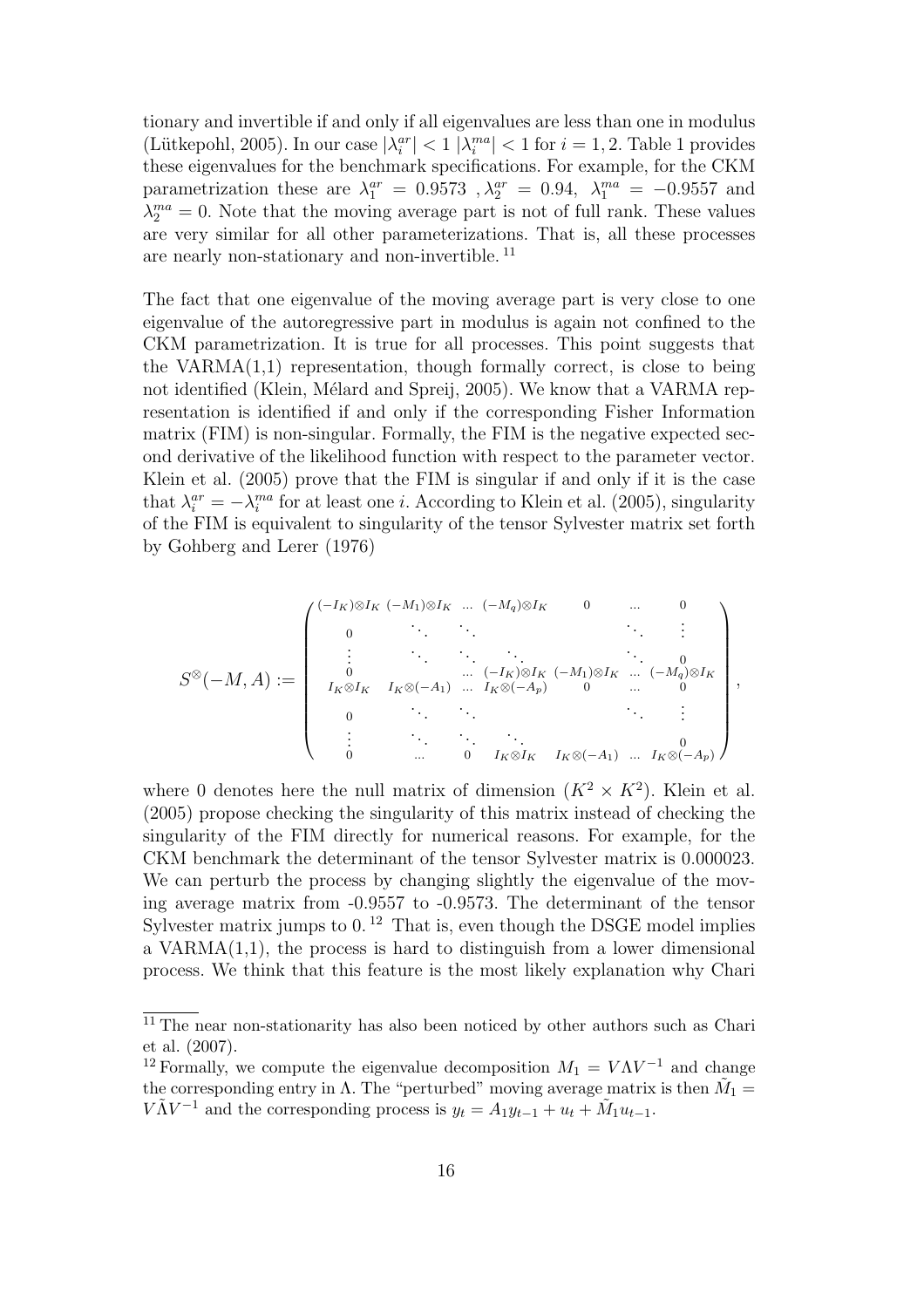et al. (2007) find that the usual VAR lag-selection criteria often suggest a  $VAR(1).$ <sup>13</sup>

It is clear that a potential lack of identification can be a severe problem for the estimation of the impulse responses in general. In addition, it is well documented that near non-identification is especially problematic for the estimation of (vector) ARMA models. See e.g. the introduction in Mélard, Roy and Saidi (2006) or Ansley and Newbold (1980) for an early documentation. It is also known in the literature on VARMA estimation that processes which are close to being non-invertible are difficult to estimate. Again, Ansley et al. (1980) provide an early account of this problem as well as Davidson (1981) for pure moving-average models. Additionally, the stationarity assumption is at the heart of the long-run identification strategy. While we ensure that the estimated model is stable, the high autoregressive roots will induce small sample bias. These problems are faced by all representations and explain why the observed poor performance is not specific to the VAR methodology. We also hesitate to make any strong recommendation in favor of a particular class of algorithms because of the special nature of the simulated processes. However, a sensible strategy might be to consider several estimators at the same time, such as a VAR and the CCA method, and to aggregate the results in some way as suggested by a thick modeling approach (Granger and Jeon, 2004).

How do these results relate to other results in the literature? First, we think that our results are broadly confirmed by the studies of McGrattan (2006) and Mertens (2007). Mertens (2007) uses spectral methods, proposed by Christiano et al. (2006), to estimate technology shocks in a similar setting. He finds that methods based on the frequency domain, though correctly specified, do poorly and concludes that the observed bias is a result of the small sample size used. Since two of the algorithms used in this paper nest the DSGE model and therefore are also correctly specified, one would attribute the errors to the limited sample size as well. On the other hand, Chari et al. (2005, 2007) and Ravenna (2007) stress that the bias in the SVAR estimates are due to the finite-order truncation used and not to small sample problems. These different conclusions are largely due to different terminology, since these authors are referring to the so-called Hurwicz-type small-sample bias (Hurwicz, 1950). That is, the difference in mean between a SVAR(4) estimated on a finite sample and a SVAR(4) estimated on an infinite sample. If the lag length is viewed as a function of the sample size  $p(T)$  when it comes to approximating infinite VAR processes, then the bias is simply due to  $T$  being small. Our study suggests, however, that when the true DGP induces a large truncation bias in the VAR estimates, estimation of other representations is equally difficult. For future research, we believe attention should be shifted away from the evaluation of a

<sup>13</sup> Unfortunately, estimating a lower-dimensional processes does not yield a uniform improvement either.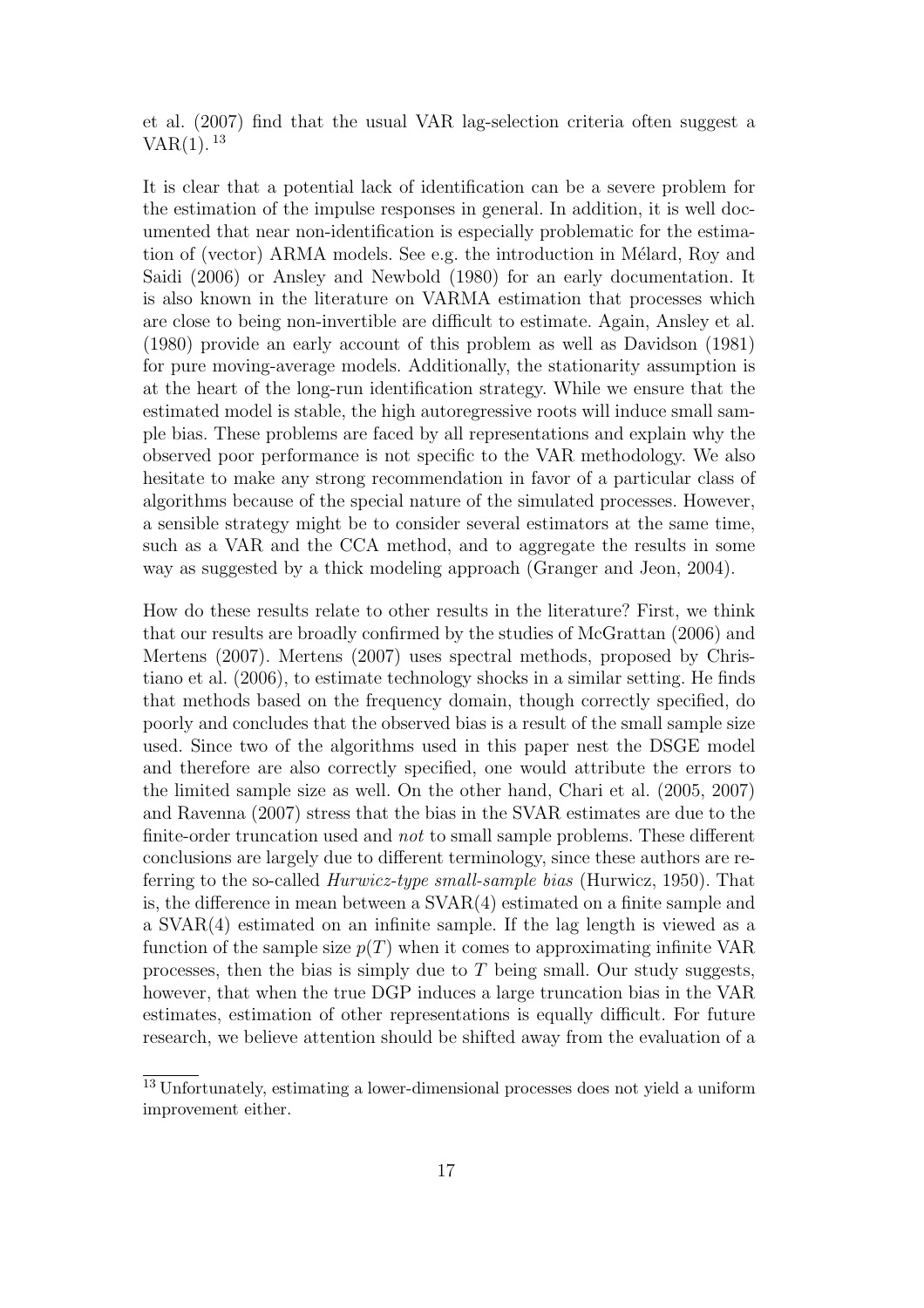particular model class and towards the study of the statistical processes one is confronted with and, as in Christiano et al. (2006), the question of whether the usual bootstrap inference is reliable. Particularly, interesting in this case is the construction of confidence intervals in cases of highly persistent processes as e.g. in Pesavento and Rossi (2006).

# 5 Conclusions

There has been some debate whether long-run identified SVARs can in practice discriminate between competing DSGE models and whether their sampling properties are good enough to justify their widespread use. Several Monte Carlo studies indicate that SVARs based on long-run restrictions are often biased and usually imprecise. Some authors have suggested that SVARs do poorly because they are only approximate representations of the underlying DGPs. Therefore, we replicate the simulation experiments of Chari et al. (2007) and Christiano et al. (2006) and apply more general models to their simulated data. In particular, we use algorithms based on VARMA and state space representations of the data and compare the resulting estimates of the underlying structural model. For our simulations, we found that one can do better by taking the full structure of the DGP into account. While our VARMA-based estimation algorithms and some algorithms for state space models were not found to perform significantly better and often even worse, the CCA subspace algorithm seems to consistently outperform the VAR approximation. However, the estimators display high variability and are often biased, regardless of the reduced form model used. Furthermore, the performances of the different estimators are strongly correlated. The comparison with estimation methods without specification error suggests that the the main problem is not one of working with a VAR approximation insofar as the properties of the processes used in the literature make identification via long-run restrictions difficult for any method.

In this study, we assumed that the integration orders of the series as well as the lag lengths of the true VARMA process are known. Future research could therefore be directed towards the effects of various forms of uncertainty about the correct specification and the construction of inference methods which are robust to various forms of misspecification.

# Acknowledgment

We would like to thank Anindya Banerjee, Wouter Denhaan, Helmut Herwartz, Helmut Lütkepohl, Morten O. Ravn, Pentti Saikkonen and participants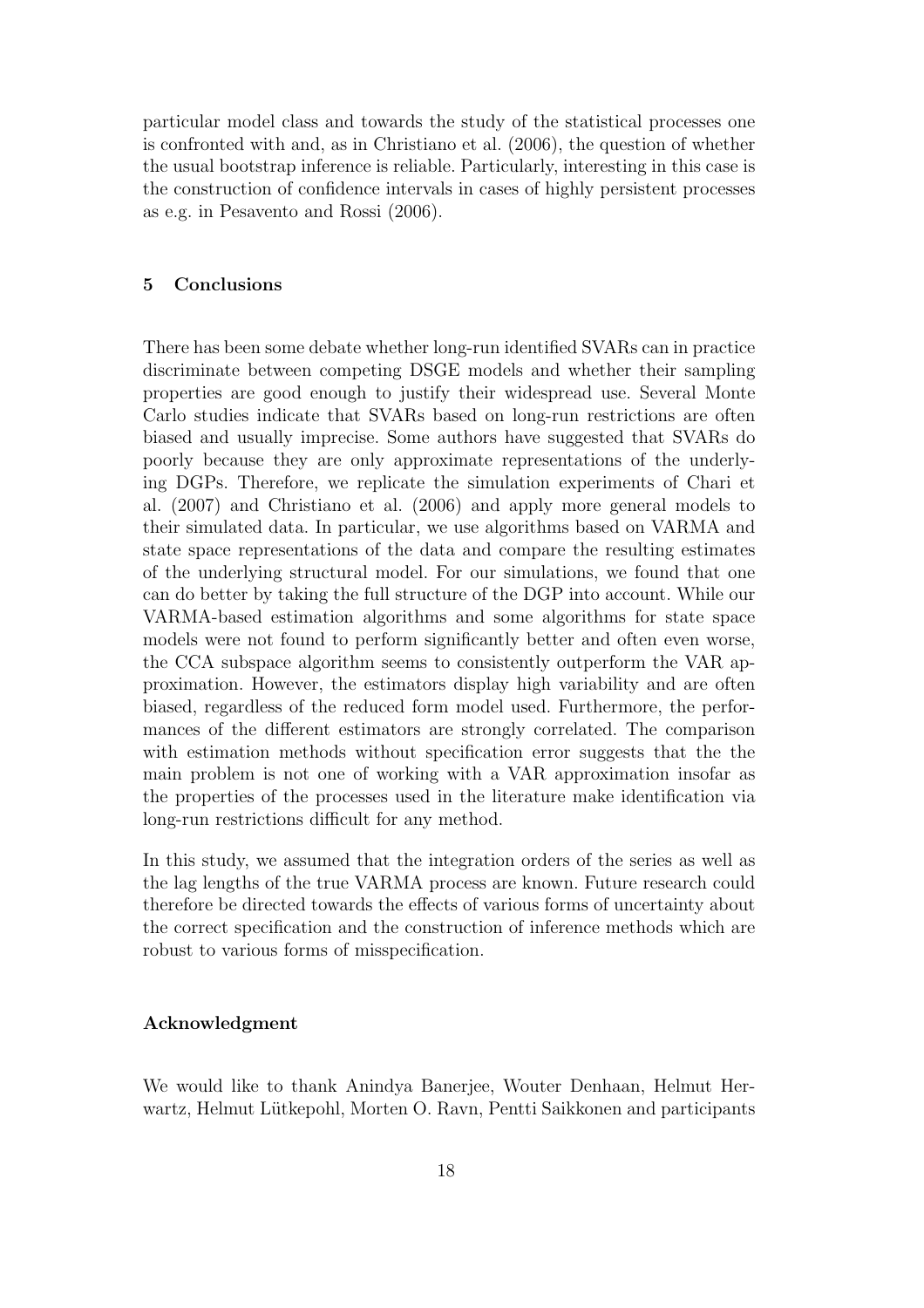at the "Recent Developments in Econometrics" conference in Florence, as well as seminar participants at the Bank of Spain and Norges Bank for valuable comments and discussion. The comments and suggestions from two anonymous referees and the editor have been especially useful for improving the exposition in the paper. The research for this paper was conducted at the European University Institute. The views expressed in this paper are our own and do not necessarily reflect the views of Norges Bank.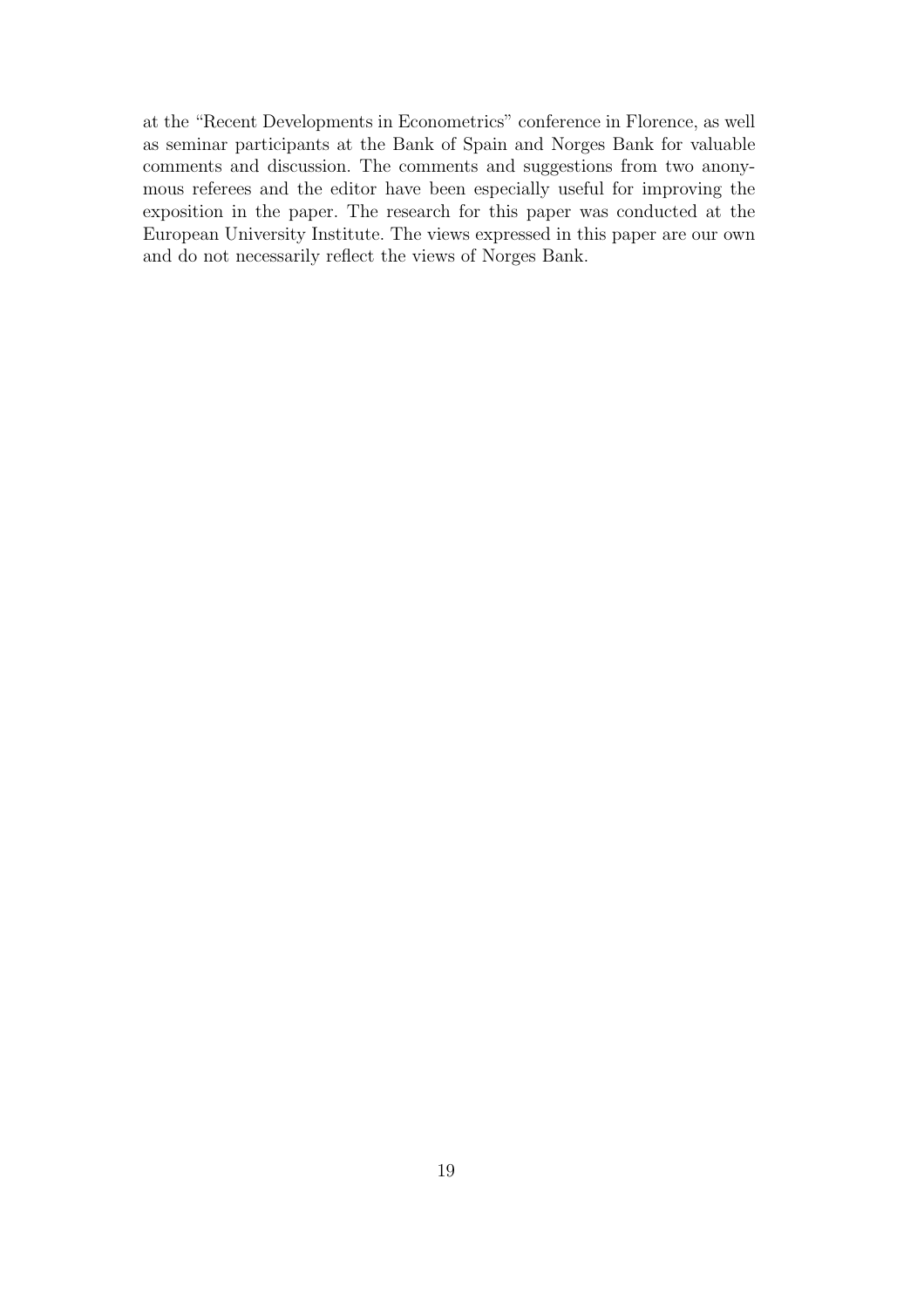## Appendix A: Final MA Equation Form

Consider a standard representation for a stationary and invertible VARMA  $(p, q)$  process

$$
A(L)\mathbf{y}_t = M(L)u_t.
$$

Recall that  $M^{-1}(L) = M^*(L)/|M(L)|$ , where  $M^*(L)$  denotes the adjoint of  $M(L)$  and  $|M(L)|$  its determinant. We can multiply the above equation with  $M^*(L)$  to get

$$
M^*(L)A(L)\mathbf{y}_t = |M(L)|u_t.
$$

This representation therefore places restrictions on the moving average polynomial which is required to be a scalar operator,  $|M(L)|$ . Dufour et al. (2004) show that this restriction leads to an identified representation. More specifically, consider the  $VARMA(1,1)$  representation in  $(12)$ . Since the moving average part is not of full rank we can write the system as

$$
\begin{bmatrix} 1 - a_{11}L & -a_{12}L \ -a_{21}L & 1 - a_{22}L \end{bmatrix} \mathbf{y}_t = \begin{bmatrix} 1 + m_{11}L & \alpha m_{11}L \ m_{21}L & 1 + \alpha m_{21}L \end{bmatrix} u_t,
$$

where  $\alpha$  is some constant not equal to zero and the intercept is omitted. Clearly,  $\det(M(L)) = 1 + (m_{11} + \alpha m_{21})L$  and therefore

$$
\begin{bmatrix} 1 + \alpha m_{21} L & -\alpha m_{11} L \\ -m_{21} L & 1 + \alpha m_{11} L \end{bmatrix} \begin{bmatrix} 1 - a_{11} L & -a_{12} L \\ -a_{21} L & 1 - a_{22} L \end{bmatrix} \mathbf{y}_t = [1 + (m_{11} + \alpha m_{21}) L] u_t.
$$

Because of the reduced rank we end up with a VARMA (2, 1). Note that the moving average part is indeed restricted to be a scalar operator.

## Appendix B: Statistical Representations

This section elaborates on the derivation of the infinite VAR, VARMA and state space representations that result from our DSGE model in order to get an insight into the relationship between the economic model and the implied time series properties. The derivation follows Fernández-Villaverde et al. (2007). An alternative way to derive a state space system for the purpose of maximum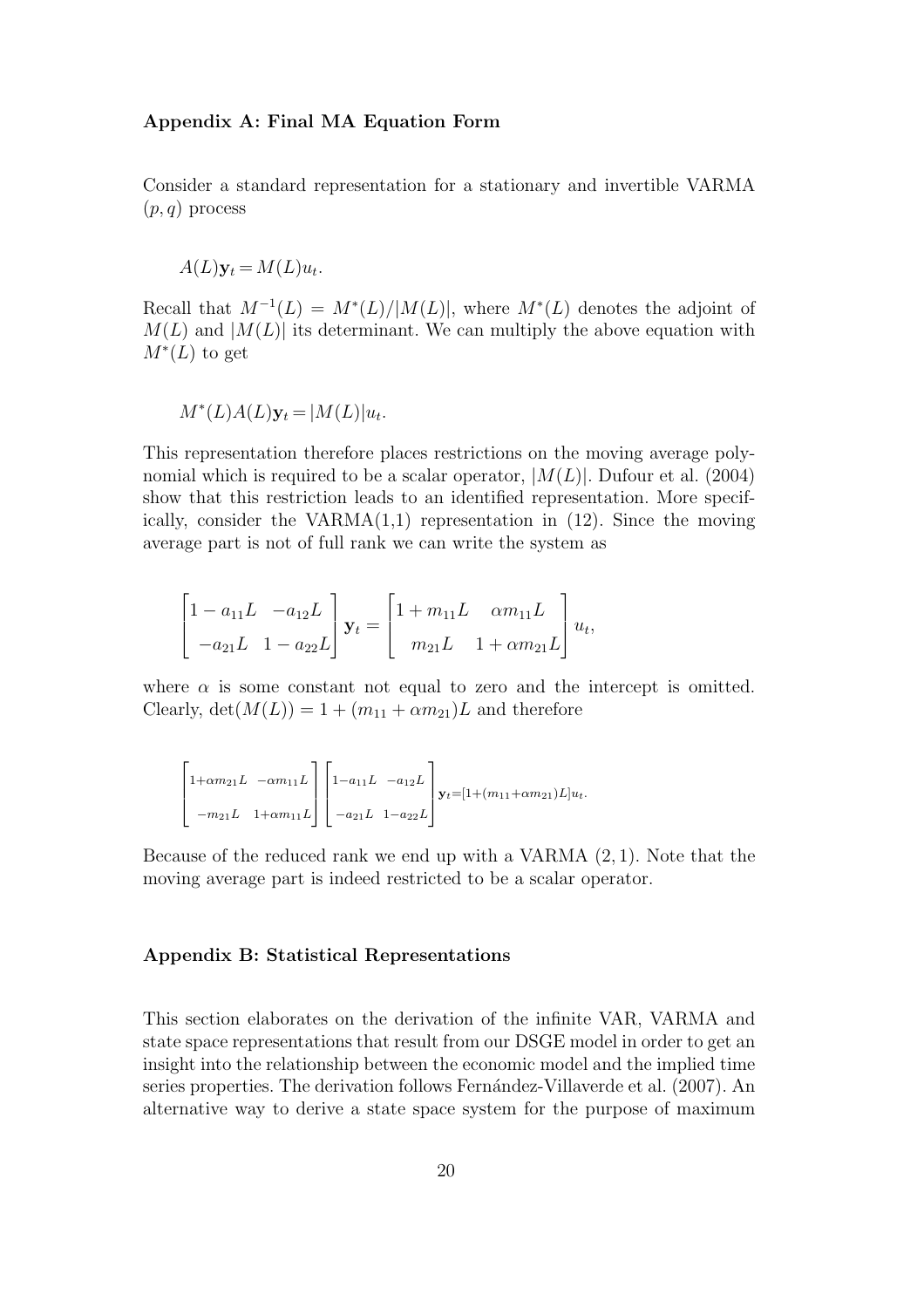likelihood estimation can be found in Ireland (2001). Consider again the law of motion of the logs

 $\log k_{t+1} = \phi_1 + \phi_{11} \log k_t - \phi_{11} \log x_t + \phi_{12} \tau_{1t},$ log  $y_t - \log L_t = \phi_2 + \phi_{21} \log k_t - \phi_{21} \log x_t + \phi_{22} \tau_{l,t}$ ,  $\log L_t = \phi_3 + \phi_{31} \log k_t - \phi_{31} \log x_t + \phi_{32} \tau_{1,t},$ 

and the exogenous states

$$
\log x_{t+1} = \mu + \sigma_x \epsilon_{x,t+1},
$$
  
\n
$$
\tau_{lt+1} = (1 - \rho)\bar{\tau}_l + \rho \tau_{l,t} + \sigma_l \epsilon_{l,t+1}.
$$

From these equations the state space representation can be derived as follows. First, write down the law of motion of labor productivity in differences:

$$
\Delta \log(Y_t/L_t) = \log x_t + \phi_{21} \Delta \log k_t - \phi_{21} \Delta \log x_t + \phi_{22} \Delta \tau_{l,t}.
$$

Thus the observed series can be expressed as

$$
\Delta \log(Y_t/L_t) = \phi_{21} \log k_t - \phi_{21} \log k_{t-1} + (1 - \phi_{21}) \log x_t
$$
  
+  $\phi_{21} \log x_{t-1} + \phi_{22} \tau_{l,t} - \phi_{22} \tau_{l,t-1},$   

$$
\log L_t = \phi_3 + \phi_{31} \log k_t - \phi_{31} \log x_t + \phi_{32} \tau_{l,t}.
$$

Next, rewrite the law of motion for capital as

$$
\log k_{t-1} = -\phi_{11}^{-1}\phi_1 + \phi_{11}^{-1}\log k_t + \log x_{t-1} - \phi_{11}^{-1}\phi_{12}\tau_{l,t-1},
$$

in order to substitute for capital at time  $t - 1$ :

$$
\Delta \log(Y_t/L_t) = \phi_{21}\phi_{11}^{-1}\phi_1 + \phi_{21}(1-\phi_{11}^{-1})\log k_t + (1-\phi_{21})\log x_t + \phi_{22}\eta_{1,t} + (\phi_{21}\phi_{11}^{-1}\phi_{12} - \phi_{22})\eta_{1,t-1}.
$$

Using the laws of motion for the stochastic shock processes, substitute the current exogenous shocks to get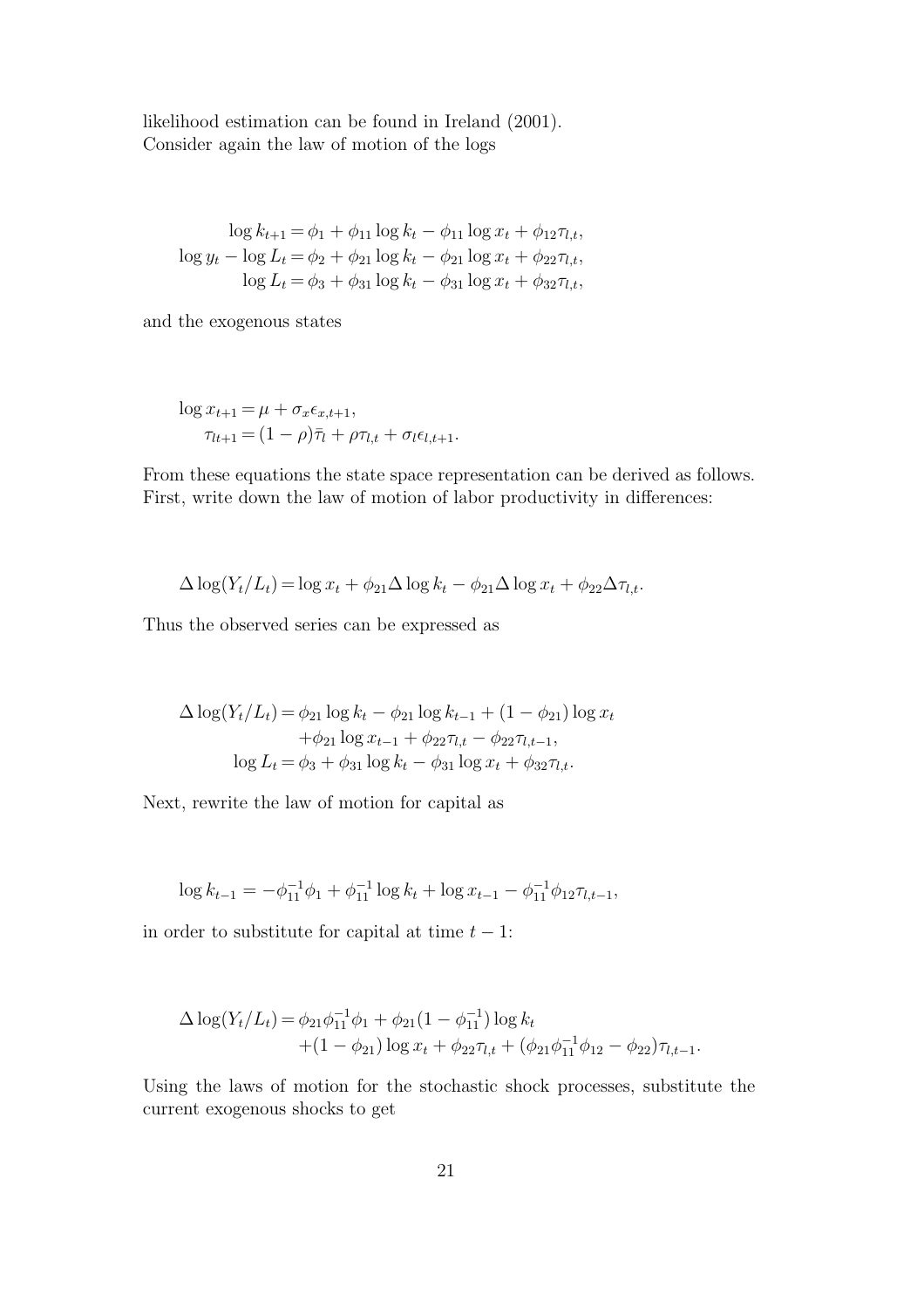$$
\Delta \log(Y_t/L_t) = \left[ \phi_{21}\phi_{11}^{-1}\phi_1 + (1 - \phi_{21})\mu + \phi_{22}(1 - \rho)\overline{\tau}_l \right] \n+ \phi_{21}(1 - \phi_{11}^{-1})\log k_t + (\phi_{21}\phi_{11}^{-1}\phi_{12} - (1 - \rho)\phi_{22})\tau_{l,t-1} \n+ (1 - \phi_{21})\sigma_x \epsilon_{x,t} + \phi_{22}\sigma_l \epsilon_{l,t}, \n\log L_t = \left[ \phi_3 - \phi_{31}\mu + \phi_{32}(1 - \rho)\overline{\tau}_l \right] + \phi_{31}\log k_t + \phi_{32}\rho\tau_{l,t-1} \n- \phi_{31}\sigma_x \epsilon_{x,t} + \phi_{32}\sigma_l \epsilon_{l,t}.
$$

Next, consider the law of motion for capital and express future capital in terms of the current states as

$$
\log k_{t+1} = [\phi_1 - \phi_{11}\mu + \phi_{12}(1-\rho)\bar{\tau}_t] + \phi_{11}\log k_t + \phi_{12}\rho\tau_{t,t-1} - \phi_{11}\sigma_x\epsilon_{x,t} + \phi_{12}\sigma_t\epsilon_{t,t}.
$$

Collecting the above equations, the system can be written in state space form according to Fernández-Villaverde et al. (2007). The state transition equation is

$$
\begin{bmatrix} \log k_{t+1} \\ \tau_{l,t} \end{bmatrix} = K_1 + A \begin{bmatrix} \log k_t \\ \tau_{l,t-1} \end{bmatrix} + B \begin{bmatrix} \epsilon_{x,t} \\ \epsilon_{l,t} \end{bmatrix},
$$

where the system matrices are given by

$$
K_1 = \begin{bmatrix} \phi_1 - \phi_{11}\mu + \phi_{12}(1-\rho)\bar{\tau}_l \\ (1-\rho)\bar{\tau} \end{bmatrix} , \quad A = \begin{bmatrix} \phi_{11} & \phi_{12}\rho \\ 0 & \rho \end{bmatrix}
$$

and

$$
B = \begin{bmatrix} -\phi_{11}\sigma_x & \phi_{12}\sigma_l \\ 0 & \sigma_l \end{bmatrix}.
$$

The observation equation is

$$
\left[\begin{array}{c} \Delta \log(Y_t/L_t) \\ \log L_t \end{array}\right] = K_2 + C \left[\begin{array}{c} \log k_t \\ \tau_{l,t-1} \end{array}\right] + D \left[\begin{array}{c} \epsilon_{x,t} \\ \epsilon_{l,t} \end{array}\right],
$$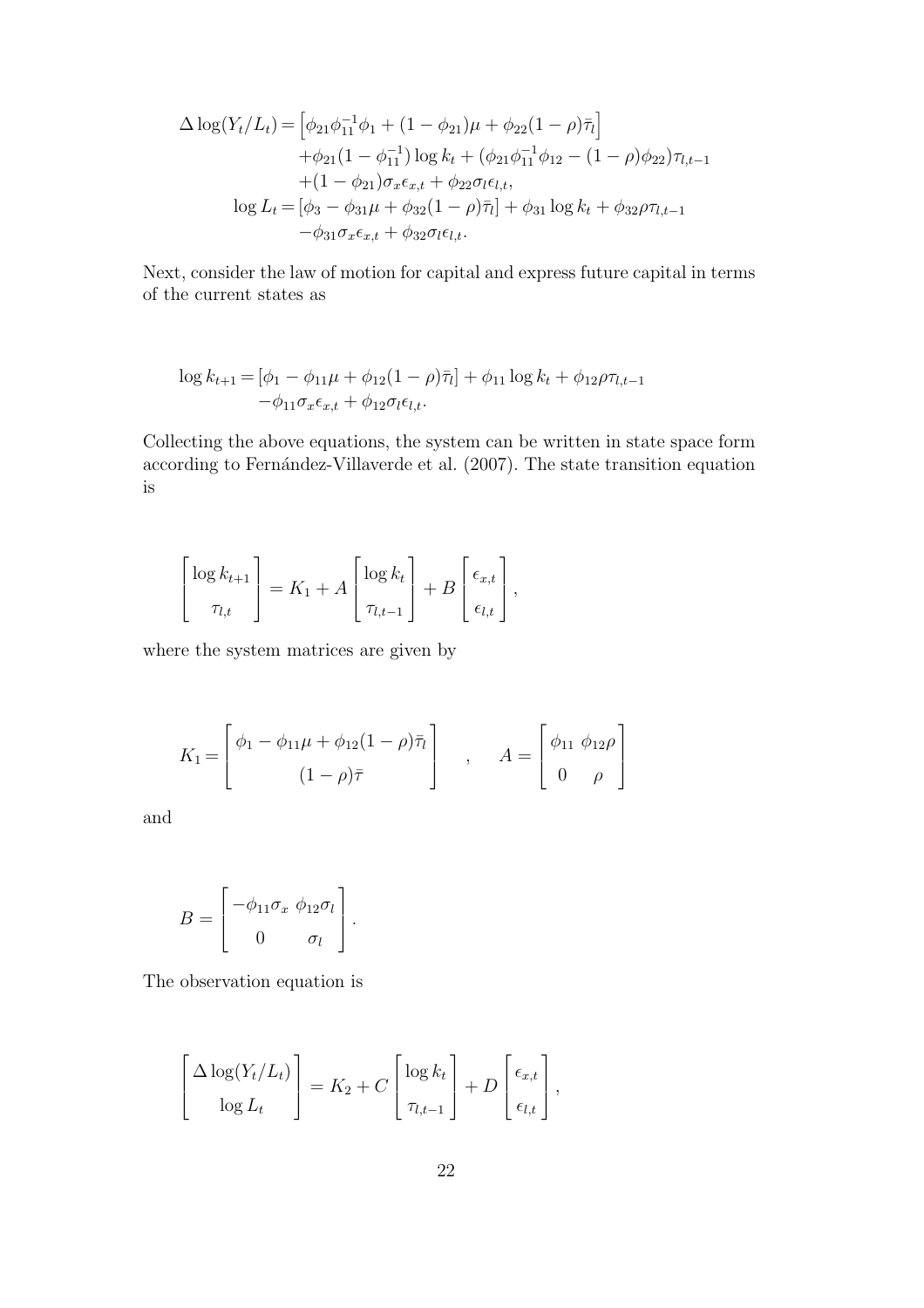with system matrices

$$
K_2 = \begin{bmatrix} \phi_{21}\phi_{11}^{-1}\phi_1 + (1 - \phi_{21})\mu + \phi_{22}(1 - \rho)\bar{\tau}_l \\ \phi_3 - \phi_{31}\mu + \phi_{32}(1 - \rho)\bar{\tau}_l \end{bmatrix},
$$
  

$$
C = \begin{bmatrix} \phi_{21}(1 - \phi_{11}^{-1}) & \phi_{21}\phi_{11}^{-1}\phi_{12} - (1 - \rho)\phi_{22} \\ \phi_{31} & \phi_{32}\rho \end{bmatrix},
$$

and

$$
D = \begin{bmatrix} (1 - \phi_{21})\sigma_x & \phi_{22}\sigma_l \\ -\phi_{31}\sigma_x & \phi_{32}\sigma_l \end{bmatrix}.
$$

This representation permits us to derive the infinite VAR and VARMA representation in compact form.

Let  $y_t$  denote the vector of observables,  $x_t$  the vector of states, and  $\epsilon_t$  the white noise shocks. Then we have

$$
\mathbf{x}_{t+1} = K_1 + A\mathbf{x}_t + B\epsilon_t,
$$
  

$$
\mathbf{y}_t = K_2 + C\mathbf{x}_t + D\epsilon_t.
$$

If D is invertible, it is possible to use  $\epsilon_t = D^{-1}(\mathbf{y}_t - K_2 - C\mathbf{x}_t)$  in the transition equation to obtain

$$
\mathbf{x}_{t+1} = K_1 + A\mathbf{x}_t + BD^{-1}(\mathbf{y}_t - K_2 - C\mathbf{x}_t),
$$
  
( $I - (A - BD^{-1}C)L$ ) $\mathbf{x}_{t+1} = [K_1 - BD^{-1}K_2] + BD^{-1}\mathbf{y}_t.$ 

If the eigenvalues of  $(A - BD^{-1}C)$  are strictly less than one in modulus we can solve for  $\mathbf{x}_{t+1}$ :

$$
\mathbf{x}_{t+1} = (I - (A - BD^{-1}C)L)^{-1} ([K_1 - BD^{-1}K_2] + BD^{-1}\mathbf{y}_t).
$$

Using this relation in the observation equation yields the infinite VAR representation for  $y_t$ :

$$
\mathbf{y}_t = K_2 + C \left( I - (A - BD^{-1}C)L \right)^{-1} \left( [K_1 - BD^{-1}K_2] + BD^{-1}\mathbf{y}_{t-1} \right) + D\epsilon_t,
$$
  
\n
$$
\mathbf{y}_t = K_3 + C \left( I - (A - BD^{-1}C)L \right)^{-1} BD^{-1}\mathbf{y}_{t-1} + D\epsilon_t,
$$

where  $K_3$  is defined by the last equation. Note that the condition for the existence of an infinite VAR-representation is that  $I - (A - BD^{-1}C)$  is invertible. If this condition does not hold, impulse responses from a VAR are unlikely to match those from the model.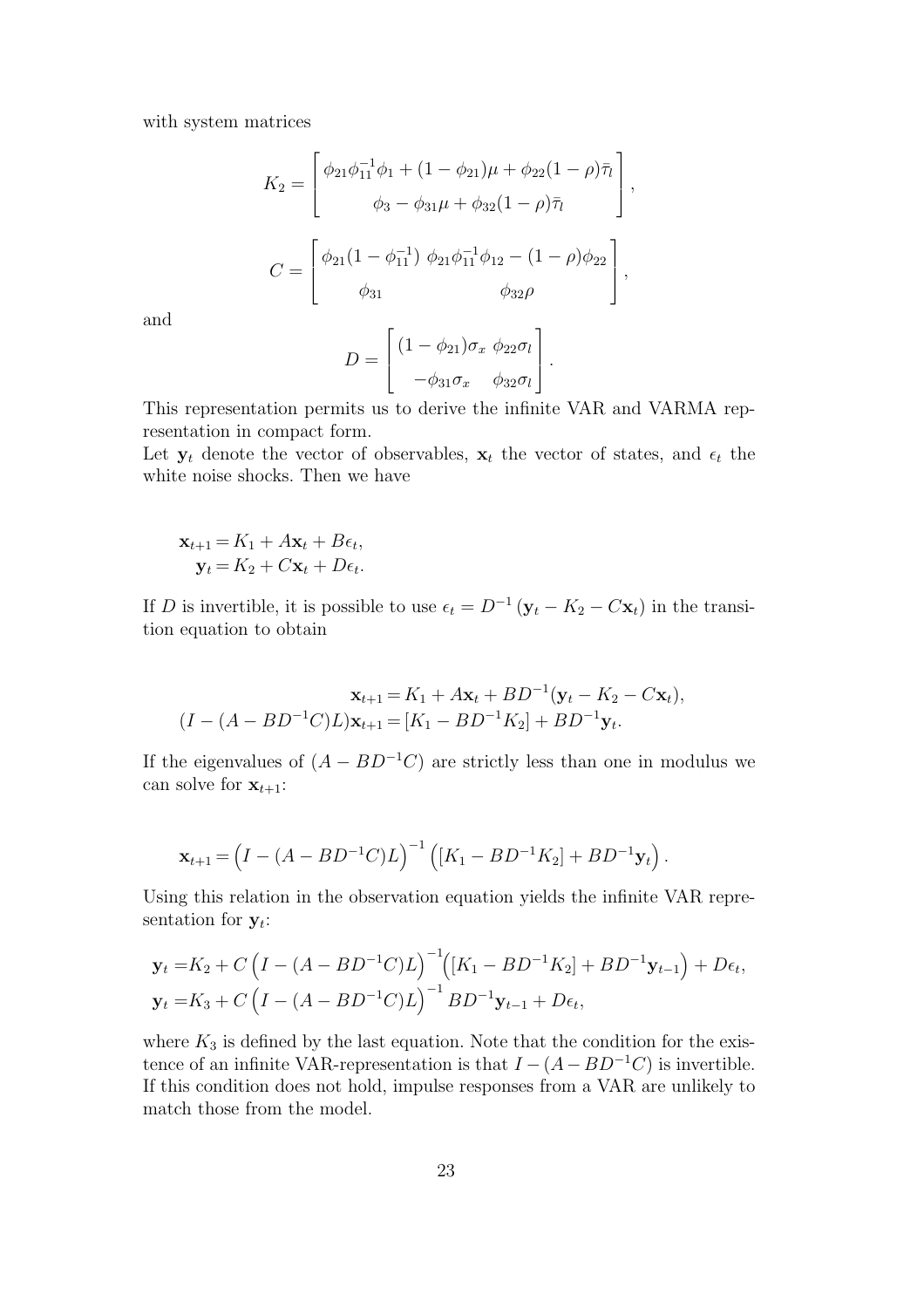If C is invertible, it is possible to rewrite the state as

$$
\mathbf{x}_t = C^{-1} \left( \mathbf{y}_t - K_2 - D \epsilon_t \right),
$$

and use it in the transition equation:

$$
C^{-1} (\mathbf{y}_{t+1} - K_2 - D\epsilon_{t+1}) = K_1 + AC^{-1} (\mathbf{y}_t - K_2 - D\epsilon_t) + B\epsilon_t,
$$
  

$$
\mathbf{y}_{t+1} - CAC^{-1}\mathbf{y}_t = CK_1 + K_2 - CAC^{-1}K_2
$$
  

$$
+ (CB - CAC^{-1}D)\epsilon_t + D\epsilon_{t+1}.
$$

Therefore, we obtain a VARMA $(1,1)$  representation of  $y_t$ :

$$
\mathbf{y}_t = K_4 + CAC^{-1}\mathbf{y}_{t-1} + \left(I + (CBD^{-1} - CAC^{-1})L\right)D\epsilon_t,
$$

where  $K_4$  is defined by the equation.

# Appendix C: Estimation Algorithms

Two-Stage Least Squares

This simple estimator uses VAR modeling in a first step to estimate the unknown residuals. In the second step these are used to replace the true innovations in the VARMA equations and the coefficient matrices are estimated by least squares. The procedure is easy to implement and is sometimes called the Hannan-Rissanen method or Durbin's method (Durbin, 1960; Hannan et al., 1982). The resulting estimators are not asymptotically efficient (Hannan and Deistler, 1988, chapter 6). We discuss the method in the framework of a standard VARMA  $(p, q)$  representation

$$
y_t = A_1 y_{t-1} + \ldots + A_p y_{t-p} + u_t + M_1 u_{t-1} + \ldots + M_q u_{t-q}.
$$

Usually, additional restrictions need to be imposed on the coefficient matrices to ensure identification of the parameters.

Given that the moving average polynomial is invertible, there exists an infinite VAR representation of the process,  $y_t = \sum_{i=1}^{\infty} \prod_i y_{t-i} + u_t$ . In the first step of both algorithms, this representation is approximated by a "long" VAR to get an estimate of the residuals. More precisely, the following regression equation is used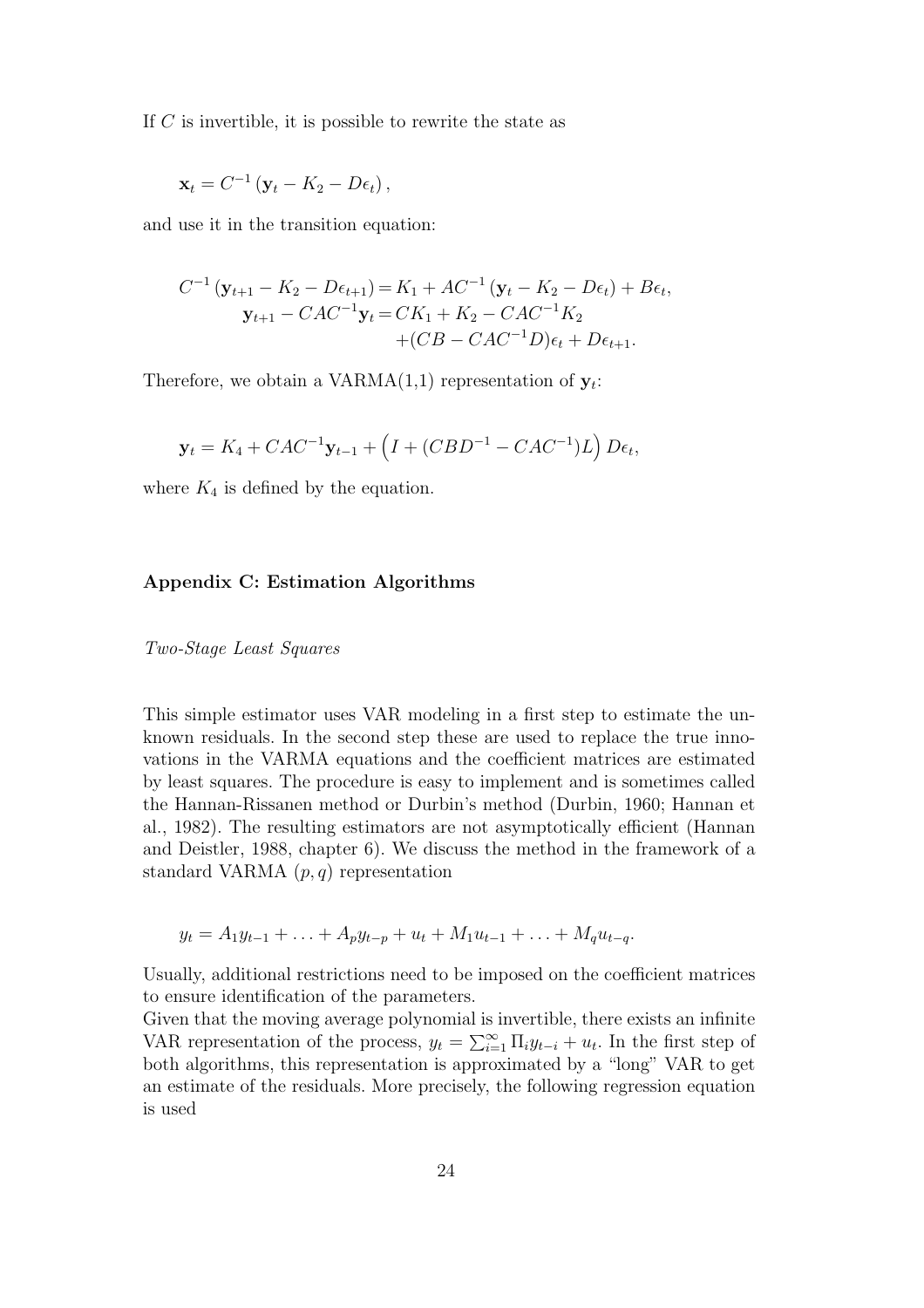$$
y_t = \sum_{i=1}^{n_T} \Pi_i y_{t-i} + u_t,
$$

where  $n<sub>T</sub>$  is large and goes to infinity as the sample size grows. For the choice of  $n_T$  data-dependent methods such as AIC or BIC (Hannan and Kavalieris, of  $n_T$  data-dependent methods such as AIC or BIC (Hannan and Kavalieris,<br>1984) or deterministic rules such as  $0.5\sqrt{T},\;\sqrt{T}$  (Koreisha et al., 1990) have been suggested. The estimated residuals are denoted by  $\hat{u}_t^{(0)}$  $t^{(0)}$ . Given these estimates, we might obtain estimates of the parameter matrices by performing a (restricted) regression in

$$
y_t = A_1 y_{t-1} + \ldots + A_p y_{t-p} + u_t + M_1 \hat{u}_{t-1}^{(0)} + \ldots + M_q \hat{u}_{t-q}^{(0)}.
$$

Write the above equation compactly as

$$
y_t = [A_1, \dots, A_p, M_1, \dots, M_q] Y_{t-1}^{(0)} + u_t,
$$

where  $Y_{t-1}^{(0)}$  $t_{t-1}^{(0)} := [y'_t, y'_{t-1}, \ldots, y'_{t-p}, (\hat{u}_{t-1}^{(0)})$  $\binom{0}{t-1}'$ , ...,  $\left(\hat{u}_{t-q}^{(0)'}\right)$  $\binom{0}{t-q}$ ']'. Collecting all observations we get

$$
Y = [A_1, \dots, A_p, M_1, \dots, M_q]X^{(0)} + U,
$$
\n(C-1)

where  $Y := [y_{n_T + m + 1}, \ldots, y_T], U := [u_{n_T + m + 1}, \ldots, u_T]$  is the matrix of regression errors,  $X^{(0)} := [Y^{(0)}_{n_T + m}, \ldots, Y^{(0)}_{T-1}]$  and  $m := \max\{p, q\}$ . Thus, the regression is started at  $n_T + m + 1$ . Denote the vector of parameters by  $\beta = \text{vec}[A_1, \ldots, A_p, M_1, \ldots, M_q]$ . In order to impose the zero restrictions of the FMA form on  $\beta$  we introduce a restriction matrix R that relates  $\beta$  to the vector of free parameters  $\gamma$  by  $\beta = R\gamma$  (Lütkepohl, 2005). Vectorizing equation (C-1) yields

$$
\text{vec}(Y) = (X^{(0)'} \otimes I_K)R\gamma + \text{vec}(U),
$$

where  $\otimes$  is the Kronecker product. The estimator is given by

$$
\tilde{\gamma} = [R'(X^{(0)}X^{(0)'}\otimes \hat{\Sigma}^{-1})R]^{-1}R'(X^{(0)}\otimes \hat{\Sigma}^{-1})\text{vec}(Y).
$$

where  $\hat{\Sigma}$  is the covariance matrix estimator based on the residuals  $\hat{u}_t^{(0)}$  $\mathop{t\,\mathop{\stackrel{(0)}{\hskip-0.5pt}}\nolimits}$  .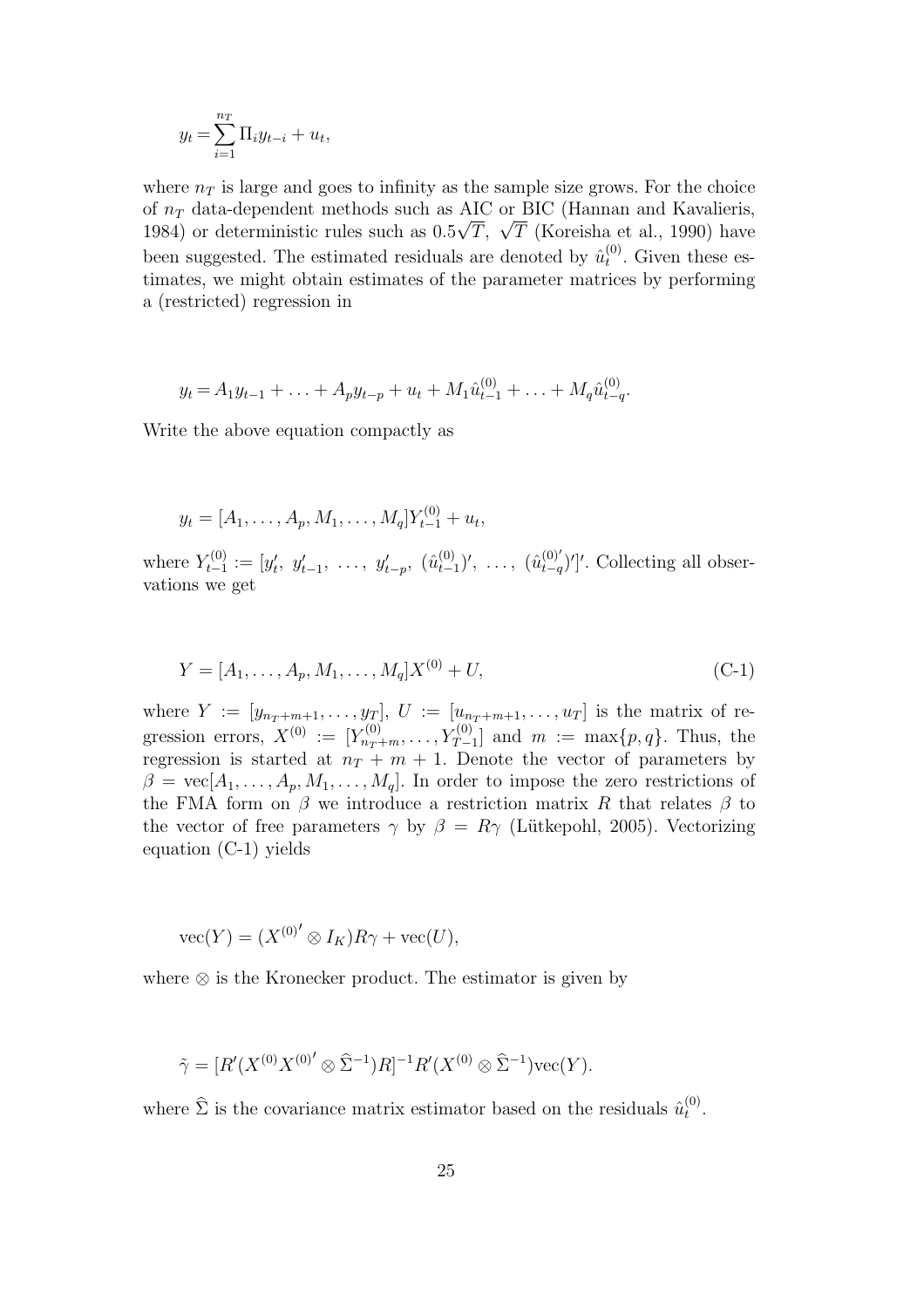Subspace algorithms rely on the state space representation of a linear system. The CCA algorithm is originally due to Larimore (1983). The estimator's theoretical properties, including consistency and asymptotic normality, have been developed in a number of papers. Deistler, Peternell and Scherrer (1995) state conditions for the consistency of the transfer function estimates and Bauer (2005b) shows the equivalence of the system matrix estimators to the pseudo maximum likelihood approach. The paper of Bauer (2005a) provides a comprehensive overview. Moreover, the algorithm is also applicable in the unit root context (Bauer and Wagner, 2002).

The basic idea behind subspace algorithms lies in the fact that if we knew the unobserved state,  $x_t$ , we could estimate the *system matrices*,  $A$ ,  $K$ ,  $C$ , by linear regressions as can be seen from the basic equations

$$
x_{t+1} = Ax_t + Ku_t,
$$
  

$$
y_t = Cx_t + u_t.
$$

Given the state and the observations,  $\hat{C}$  and  $\hat{u}_t$  could be obtained by a regression of  $y_t$  on  $x_t$  and  $\hat{A}$  and  $\hat{K}$  could be obtained by a regression of  $x_{t+1}$  on  $x_t$ and  $\hat{u}_t$ . Therefore, the problem is to obtain in a first step an estimate of the *n*dimensional state,  $\hat{x}_t$ . This is analogous to the idea of a long autoregression in VARMA models that estimates the unobserved residuals in a first step which is followed by a least squares regression.

Solving the state space equations, one can express the state as a function of past observations of  $y_t$  and an initial state for some integer  $\mathfrak{p} > 0$  as

$$
x_{t} = (A - KC)^{\mathfrak{p}} x_{t-\mathfrak{p}} + \sum_{i=0}^{\mathfrak{p}-1} (A - KC)^{i} K y_{t-i-1},
$$
  
=  $(A - KC)^{\mathfrak{p}} x_{t-\mathfrak{p}} + \mathcal{K}_{\mathfrak{p}} Y_{t,\mathfrak{p}}^{-},$  (C-2)

where  $\mathcal{K}_{\mathfrak{p}} = [K, (A - KC)K, \dots, (A - KC)^{\mathfrak{p}-1}K]$  and  $Y_{t,\mathfrak{p}} = [y'_{t-1}, \dots, y'_{t-p}]'.$ On the other hand, one can express future observations as a function of the current state and future noise as

$$
y_{t+j} = CA^j x_t + \sum_{i=0}^{j-1} CA^i K u_{t+j-i-1} + u_{t+j},
$$
\n(C-3)

for  $j = 1, 2, \ldots$  Therefore, at each t, the best predictor of  $y_{t+j}$  is a function of the current state only,  $CA^jx_t$ , and thus the state summarizes in this sense all relevant information in the past up to time t.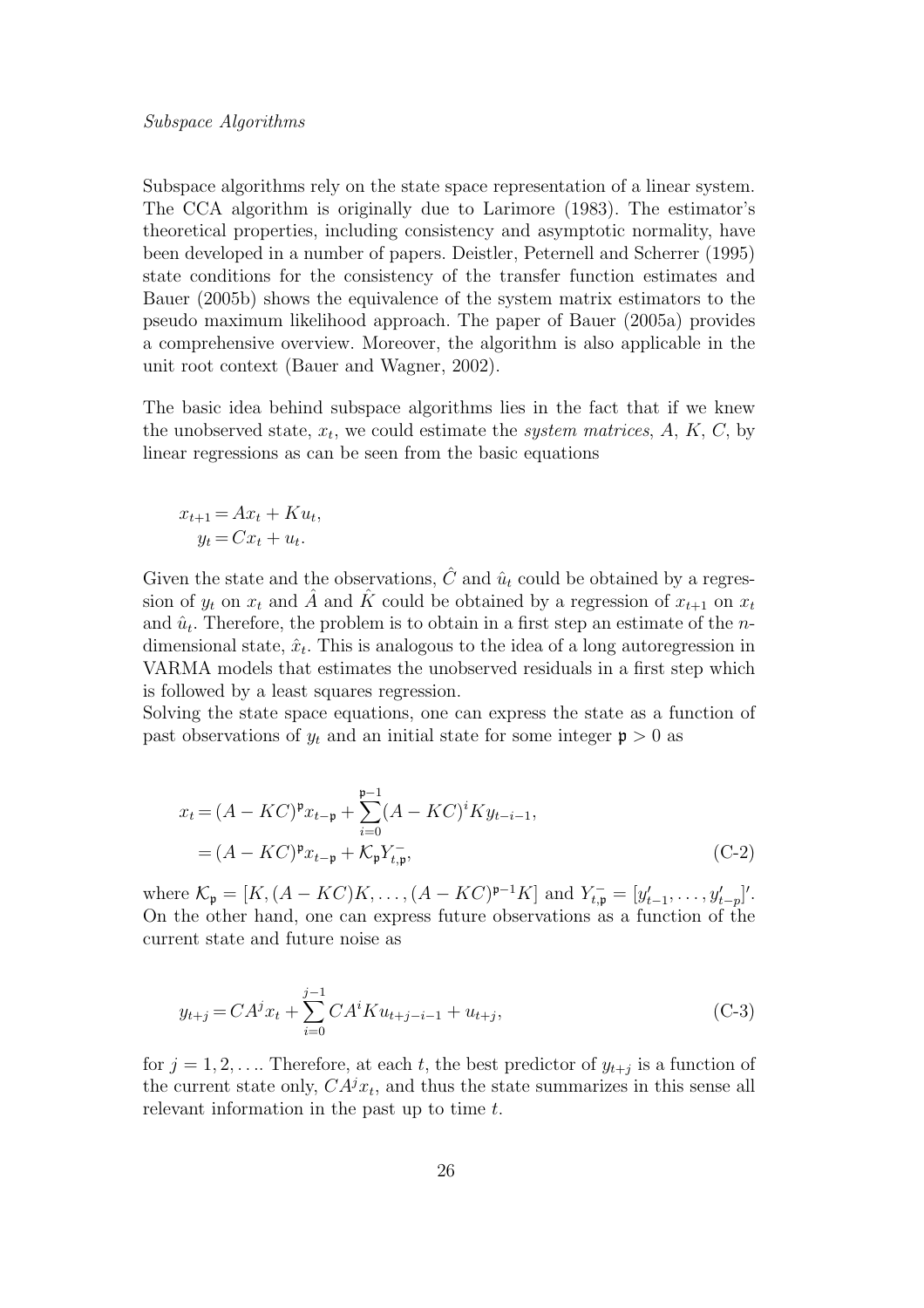Define  $Y_{t,f}^{+} = [y'_t, \ldots, y'_{t+f-1}]'$  for some integer  $f > 0$  and formulate equation (C-3) for all observations contained in  $Y_{t,f}^+$  simultaneously. Combine these equations with (C-2) in order to obtain

$$
Y_{t,f}^+ = \mathcal{O}_f \mathcal{K}_\mathfrak{p} Y_{t,\mathfrak{p}}^- + \mathcal{O}_f (A - KC)^{\mathfrak{p}} x_{t-\mathfrak{p}} + \mathcal{E}_f E_{t,f}^+,
$$

where  $\mathcal{O}_f = [C', A'C', \dots, (A^{f-1})'C']', E^+_{t,f} = [u'_t, \dots, u'_{t+f-1}]'$  and  $\mathcal{E}_f$  is a function of the system matrices. The above equation is central for most subspace algorithms. Note that if the maximum eigenvalue of  $(A - KC)$  is less than one in absolute value, we have  $(A - KC)^p \approx 0$  for large **p**. This condition is satisfied for stationary and invertible processes. This reasoning motivates an approximation of the above equation by

$$
Y_{t,f}^{+} = \beta Y_{t,\mathfrak{p}}^{-} + N_{t,f}^{+},\tag{C-4}
$$

where  $\beta = \mathcal{O}_f \mathcal{K}_{\mathfrak{p}}$  and  $N_{t,f}^+$  is defined by the equation. Most popular subspace algorithms use this equation to obtain an estimate of  $\beta$  that is decomposed into  $\mathcal{O}_f$  and  $\mathcal{K}_{\mathfrak{p}}$ . The identification problem is solved implicitly during this step.

For given integers,  $n$ ,  $\mathfrak{p}$ ,  $f$ , the employed algorithm consists of the following steps:

- (1) Set up  $Y_{t,f}^+$  and  $Y_{t,p}^-$  and perform OLS in (C-4) using the available data to get an estimate  $\hat{\beta}_{f,\mathfrak{p}}$ .
- (2) Compute the sample covariances

$$
\hat{\Gamma}_f^+ = \frac{1}{T_{f,\mathfrak{p}}} \sum_{t=\mathfrak{p}+1}^{T-f+1} Y_{t,f}^+(Y_{t,f}^+)'\ ,\ \hat{\Gamma}_\mathfrak{p}^- = \frac{1}{T_{f,\mathfrak{p}}} \sum_{t=\mathfrak{p}+1}^{T-f+1} Y_{t,\mathfrak{p}}^-(Y_{t,\mathfrak{p}}^-)',
$$

where  $T_{f,\mathfrak{p}} = T - f - \mathfrak{p} + 1$ .

(3) Given the dimension of the state,  $n$ , compute the singular value decomposition

$$
(\hat{\Gamma}_f^+)^{-1/2} \hat{\beta}_{f, \mathfrak{p}} (\hat{\Gamma}_{\mathfrak{p}}^-)^{1/2} = \hat{U}_n \hat{\Sigma}_n \hat{V}'_n + \hat{R}_n,
$$

where  $\hat{\Sigma}_n$  is a diagonal matrix that contains the *n* largest singular values and  $\hat{U}_n$  and  $\hat{V}_n$  are the corresponding singular vectors. The remaining singular values are neglected and the approximation error is  $\hat{R}_n$ . The reduced rank matrices are obtained as

$$
\hat{\mathcal{O}}_f \hat{\mathcal{K}}_{\mathfrak{p}} = [(\hat{\Gamma}_f^+)^{1/2} \hat{U}_n \hat{\Sigma}_n^{1/2}] [\hat{\Sigma}_n^{1/2} \hat{V}_n'(\hat{\Gamma}_{\mathfrak{p}}^-)^{-1/2}].
$$

(4) Estimate the state as  $\hat{x}_t = \hat{\mathcal{K}}_{\mathfrak{p}} Y_{t,\mathfrak{p}}^-$  and estimate the system matrices using linear regressions as described above.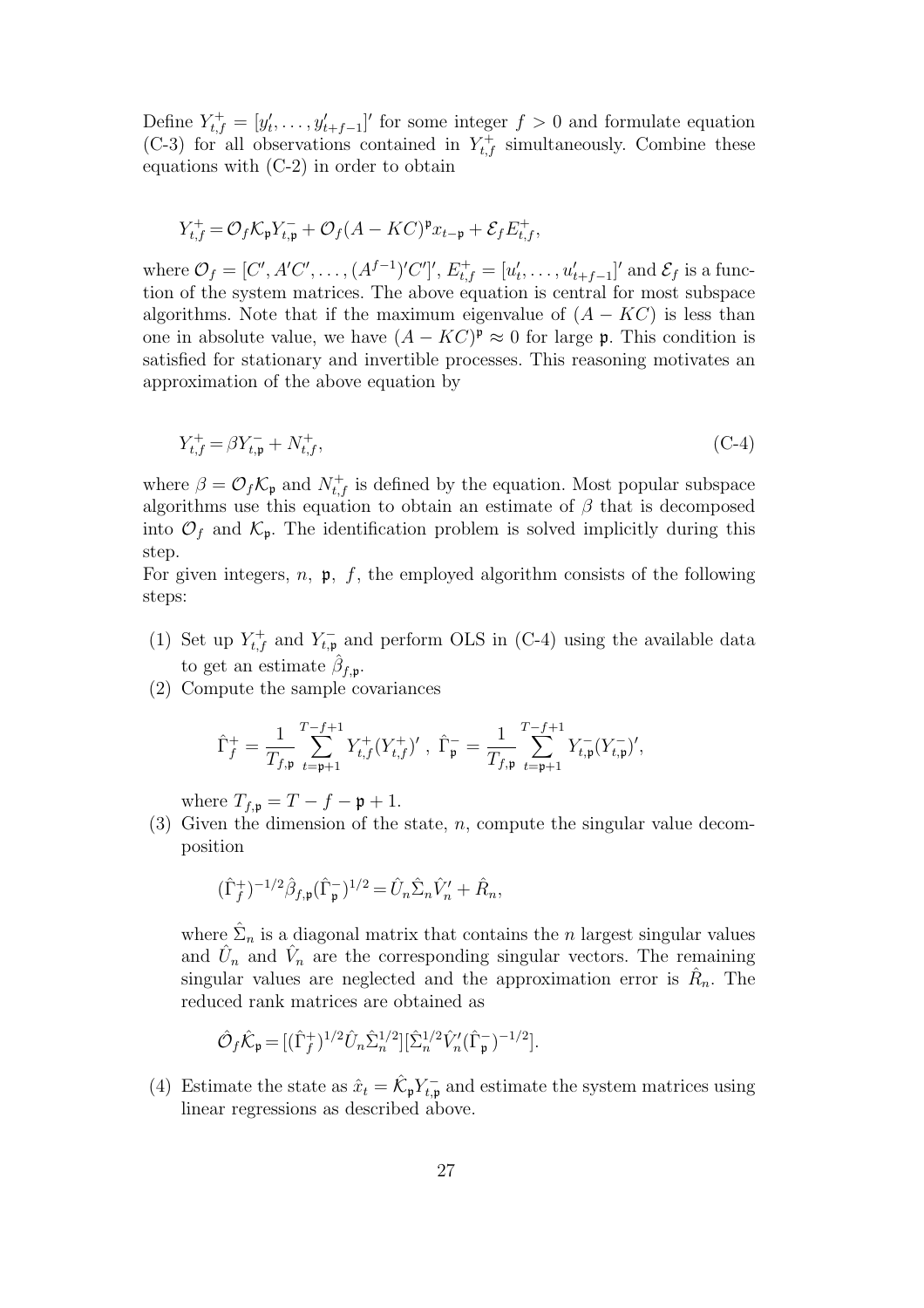Although the algorithm appears complicated, it is simple to implement and is believed to produce a numerically stable and accurate estimator. There are certain parameters which have to be determined prior to estimation, namely the dimension of the state and the integers  $f$  and  $\mathfrak{p}$ . For the asymptotic consequences of various choices see Bauer (2005a).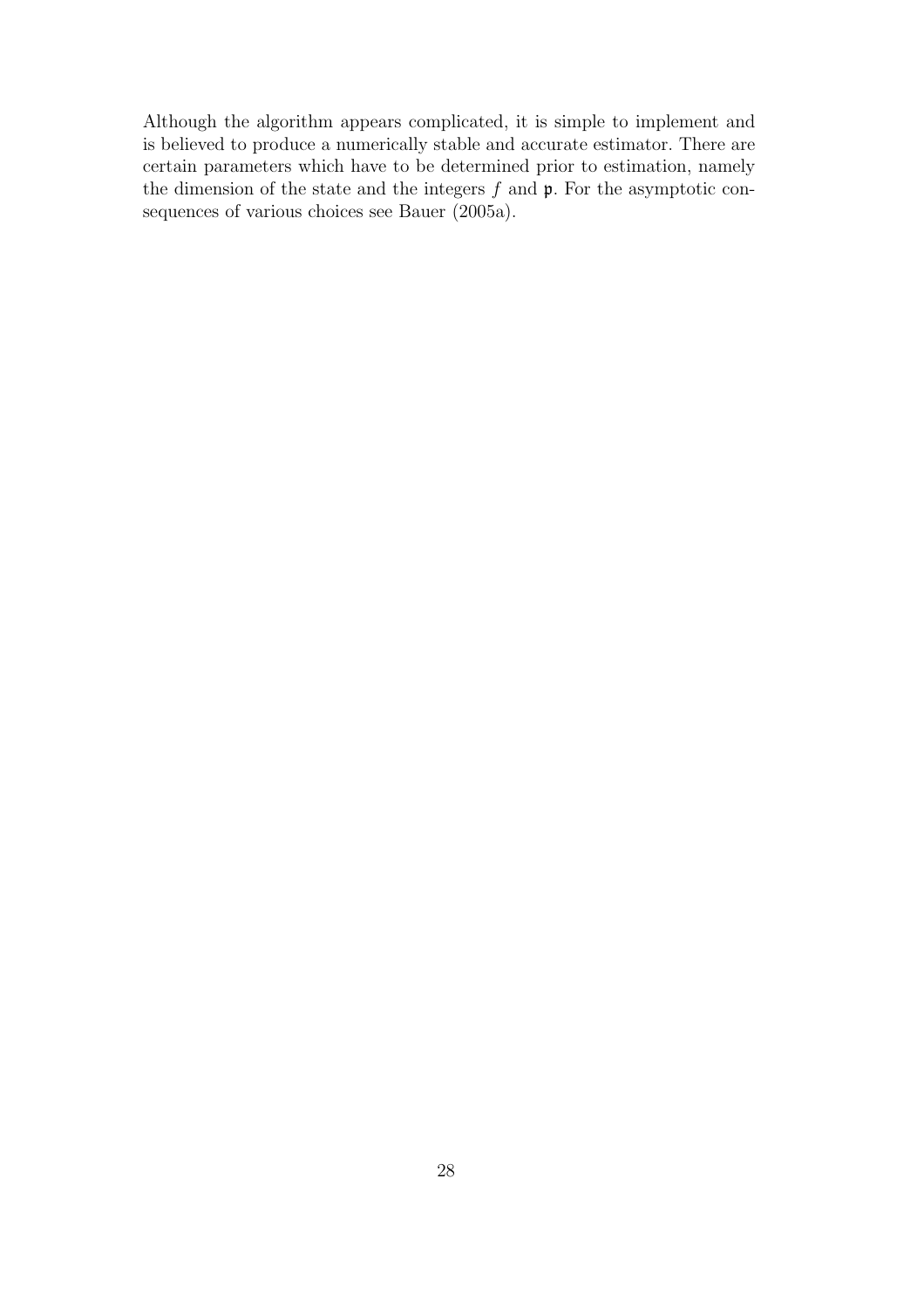# References

- Ansley, C.F., Newbold, P., 1980. Finite Sample Properties of Estimators for Autoregressive Moving Average Models. Journal of Econometrics 13, 159–183.
- Bauer, D., 2005a. Estimating Linear Dynamical Systems Using Subspace Methods. Econometric Theory, 21 (1), 181–211.
- Bauer, D., 2005b. Comparing the CCA Subspace Method to Pseudo Maximum Likelihood Methods in the Case of no Exogenous Inputs. Journal of Time Series Analysis, 26 (5), 631–668.
- Bauer, D., Wagner, M., 2002. Estimating Cointegrated Systems Using Subspace Algorithms. Journal of Econometrics, 111, 47–84.
- Blanchard, O.J., Quah, D., 1989. The Dynamic Effects of Aggregate Demand and Supply Disturbances. American Economic Review 79 (4), 655–673.
- Chari, V.V., Kehoe, P.J. , McGrattan, E.R., 2005. A Critique of Structural VARs Using Real Business Cycle Theory. Federal Reserve Bank of Minneapolis, Working Paper 631.
- Chari, V.V., Kehoe, P.J. , McGrattan, E.R., 2007. Are Structural VARs with Long-Run Restrictions Useful in Developing Business Cycle Theory? Federal Reserve Bank of Minneapolis, Staff Report 364.
- Christiano, L.J., Eichenbaum, M., 1992. Identification and the Liquidity Effect of a Monetary Policy Shock, in: Cukierman, A., Hercowitz, Z., Leiderman, L. (Eds.), Political Economy, Growth and Business Cycles, Cambridge: The MIT Press.
- Christiano, L.J., Eichenbaum, M., 1992. The research agenda: Larry Christiano and Martin Eichenbaum write about their current research progam on the monetary transmission mechanism. Economic Dynamics Newsletter 1(1). Society for Economic Dynamics, http://www.economicdynamics.org.
- Christiano, L.J., Eichenbaum, M., Vigfusson, R., 2003. What Happens After a Technology Shock? NBER working paper 9819.
- Christiano, L.J., Eichenbaum, M., Vigfusson, R., 2006. Assessing Structural VARs, in: Acemoglu, D., Rogoff, K. and Woodford, M. (Eds.), NBER Macroeconomics Annual 2006, Cambridge: The MIT Press.
- Cogley, T., Nason, J.M., 1995. Output Dynamics in Real Business Cycle Models. American Economic Review 85 (3), 492–511.
- Cooley, T.F., Dwyer, M., 1998. Business Cycle Analysis Without Much Theory. A Look at Structural VARs. Journal of Econometrics 83 (1-2), 57–88.
- Davidson, J.E.H., 1981. Problems with the Estimation of Moving Average Processes. Journal of Econometrics 16, 295–310.
- Deistler, M., Peternell, K., Scherrer, W., 1995. Consistency and Relative Efficiency of Subspace Methods. Automatica 31, 1865–1875.
- Dufour, J.-M., Pelletier D., 2002. Linear Estimation of Weak VARMA Models With a Macroeconomic Application, Université de Montréal and North Carolina State University, working paper. Version: March 2004.
- Durbin, J., 1960. The Fitting of Time-Series Models. Revue de l'Institut International de Statistique/Review of the International Statistical Institute 28 (3), 233-244.
- Erceg, C.J., Guerrieri, L., Gust, C.J., 2005. Can Long-Run Restrictions Identify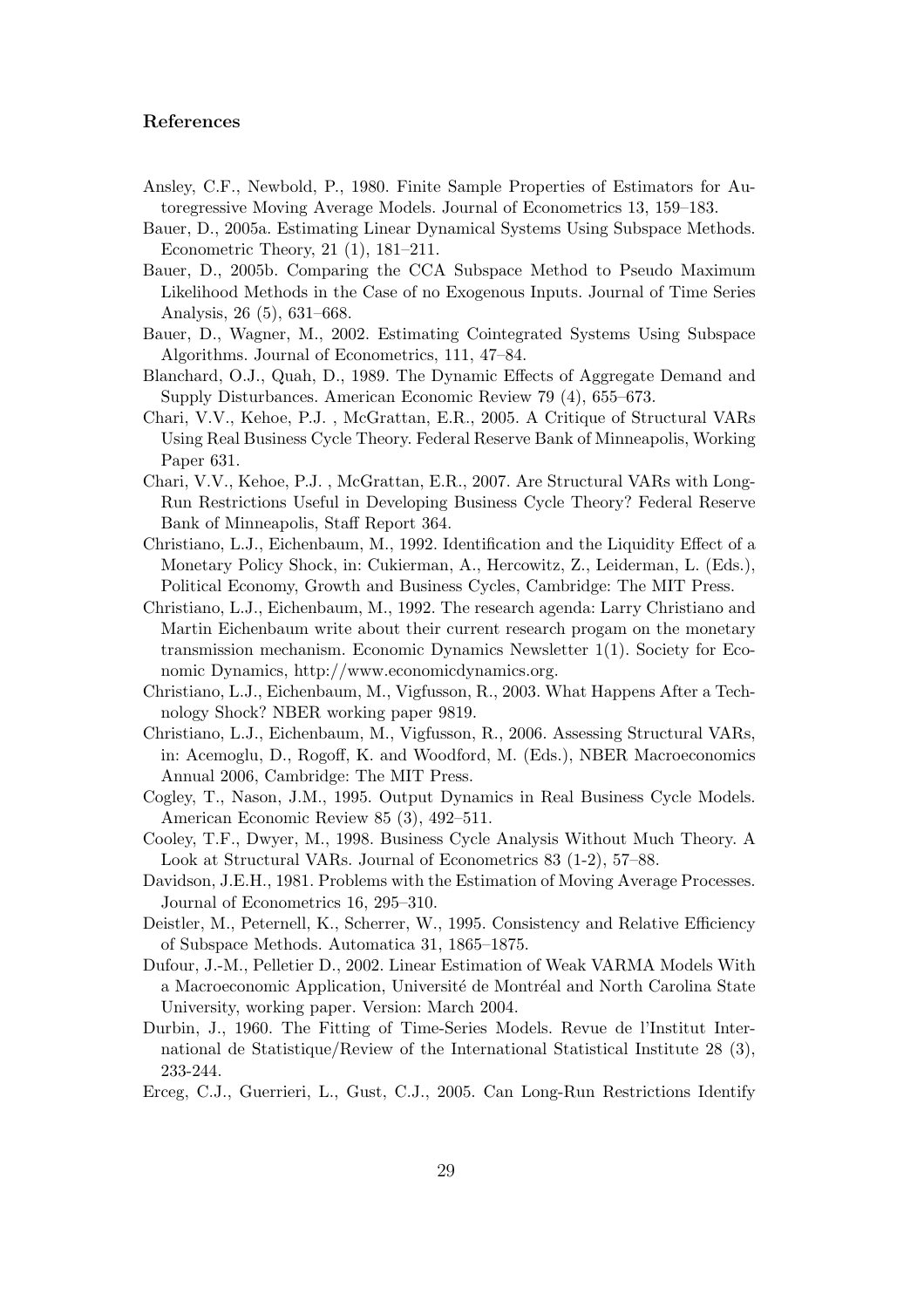Technology Shocks? Journal of the European Economic Association 3 (4), 1237– 1278.

- Fernández-Villaverde, J., Rubio-Ramírez, J.F., Sargent, T.J., Watson, M.W., 2007. A,B,C's (and D)'s For Understanding VARs. American Economic Review 97 (3), 1021–1026.
- Francis, N., Ramey, V. A., 2005. Is the Technology-Driven Real Business Cycle Hypothesis Dead? Shocks and Aggregate Fluctuations Revisited. Journal of Monetary Economics 52 (8), 1379–99.
- Francis, N., Ramey, V. A., 2005. Measures of Per-Capita Hours and Their Implications for the Technology-Hours Debate. NBER working paper 11694.
- Gali, J., 1999. Technology, Employment, and the Business Cycle: Do Technology Shocks Explain Aggregate Fluctuations? American Economic Review 89 (1), 249– 271.
- Gali, J., Rabanal, P., 2005. Technology Shocks and Aggregate Fluctuations: How well does the RBC model fit postwar U.S. Data? IMF working paper 04/234.
- Gohberg, I., Lerer, L., 1976. Resultants of Matrix Polynomials. Bulletin of the American Mathematical Society 82, 565–567.
- Granger, C. W. J., Jeon, Y., 2004. Thick Modeling. Economic Modelling 21, 323– 343.
- Hannan, E.J., Deistler, M., 1988. The Statistical Theory of Linear Systems. New York: Wiley.
- Hannan, E.J., Kavalieris, L., 1984 . A Method for Autoregressive-Moving Average Estimation. Biometrika 71 (2), 273–280.
- Hannan, E.J., Rissanen, J., 1982. Recursive Estimation of Mixed Autoregressive-Moving Average Order. Biometrika 69 (1), 81–94.
- Hurwicz, L., 1950. Least Squares Bias in Time Series. In: Tjalling C. Koopmans (eds.), Statistical Inference in Dynamic Economic Models, 365–383. New York: Wiley.
- Ireland, P.N., 2001. Technology Shocks and the Business Cycle: An empirical investigation. Journal of Economic Dynamics & Control 25(5), 703–719.
- Kapetanios, G., 2003. A Note on the Iterative Least-Squares Estimation Method for ARMA and VARMA Models. Economics Letters 79 (3), 305–312.
- Kehoe, P.J., 2006. How to Advance Theory with Structural VARs: Use the Sims-Cogley-Nason Approach. Federal Reserve Bank of Minneapolis, Research Department Staff Report 379.
- Kilian, L., 2001. Impulse Response Analysis in Vector Autoregressions with Unknown Lag Order. Journal of Forecasting 20(3), 161–179.
- King, R.G., Plosser, C.I., Rebelo, S., 1988. Production Growth and Business Cycles I. The Basic Neoclassical Model. Journal of Monetary Economics 21 (2-3), 195– 232.
- King, R.G., Plosser, C.I., Stock, J.H., Watson, M.W. 1991. Stochastic Trends and Economic Fluctuations. American Economic Review 81 (4), 819–840.
- Klein, A., Mélard, G., Spreij, P., 2005. On the Resultant Property of the Fisher Information Matrix of a Vector ARMA Process. Linear Algebra and its Applications 403 (July), 291–313.
- Koreisha, S., Pukkila, T., 1990. A Generalized Least Squares Approach for Estimation of Autoregressive Moving Average Models. Journal of Time Series Analysis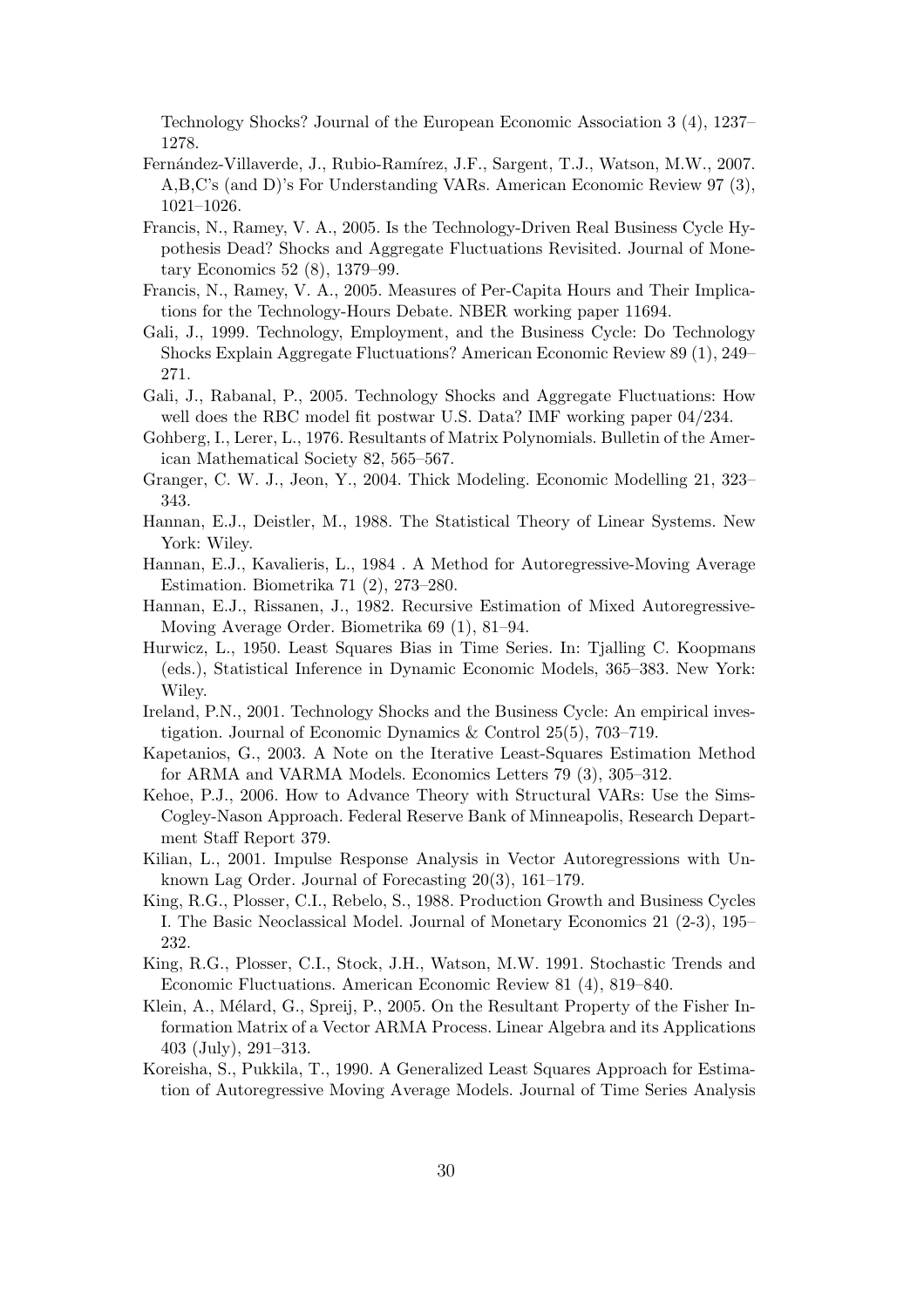$11(2), 139-151.$ 

- Larimore, W. H., 1983. System Identification, Reduced-Order Filters and Modeling via Canonical Variate Analysis, in: Rao, H.S., Dorato, P. (Eds.), Proceedings of the 1983 American Control Conference, New York: Piscataway, 445–451.
- Lütkepohl, H., 2005. New Introduction to Multiple Time Series Analysis. Berlin: Springer-Verlag.
- Mauricio, J.A., 1997. Exact Maximum Likelihood Estimation of Stationary Vector ARMA Models. Journal of the American Statistical Association 90 (429), 282– 291.
- McGrattan, E.R., 2006. Measurement with Minimal Theory. Federal Reserve Bank of Minneapolis Working Paper 643.
- Mélard, G., Roy, R., Saidi, A., 2006. Exact Maximum Likelihood Estimation of Structured or Unit Root Multivariate Time Series Models. Computational Statistics & Data Analysis 50, 2958–2986.
- Mertens, E., 2007. Are Spectral Estimators Useful for Implementing Long-Run Restrictions in SVARs? Study Center Gerzensee and University of Lausanne, Working Paper, Version: November 2007.
- Pesavento, E., Rossi, B., 2006. Small-Sample Confidence Intervals for Multivariate Impulse Response Functions at Long Horizons. Journal of Applied Econometrics 21, 1135–1155.
- Prescott, E.C., 1986. Theory Ahead of Business Cycle Measurement. Federal Reserve Bank of Minneapolis Quarterly Review 10 (4), 9–22.
- Ravenna, F., 2007. Vector Autoregressions and Reduced Form Representations of DSGE models. Journal of Monetary Economics 54 (7), 2048–2064.
- Sims, C.A., 1989. Models and Their Uses. American Journal of Agricultural Economics 71 (2), 489–494.
- Stock, J. H., Watson, M. W., 2005. Implications of Dynamic Factor Models for VAR Analysis. Working paper.
- Van Overschee, P., De Moor, B., 1994. N4sid: Subspace Algorithms for the Identification of Combined Deterministic-Stochastic Processes. Automatica 30 (1), 75–93.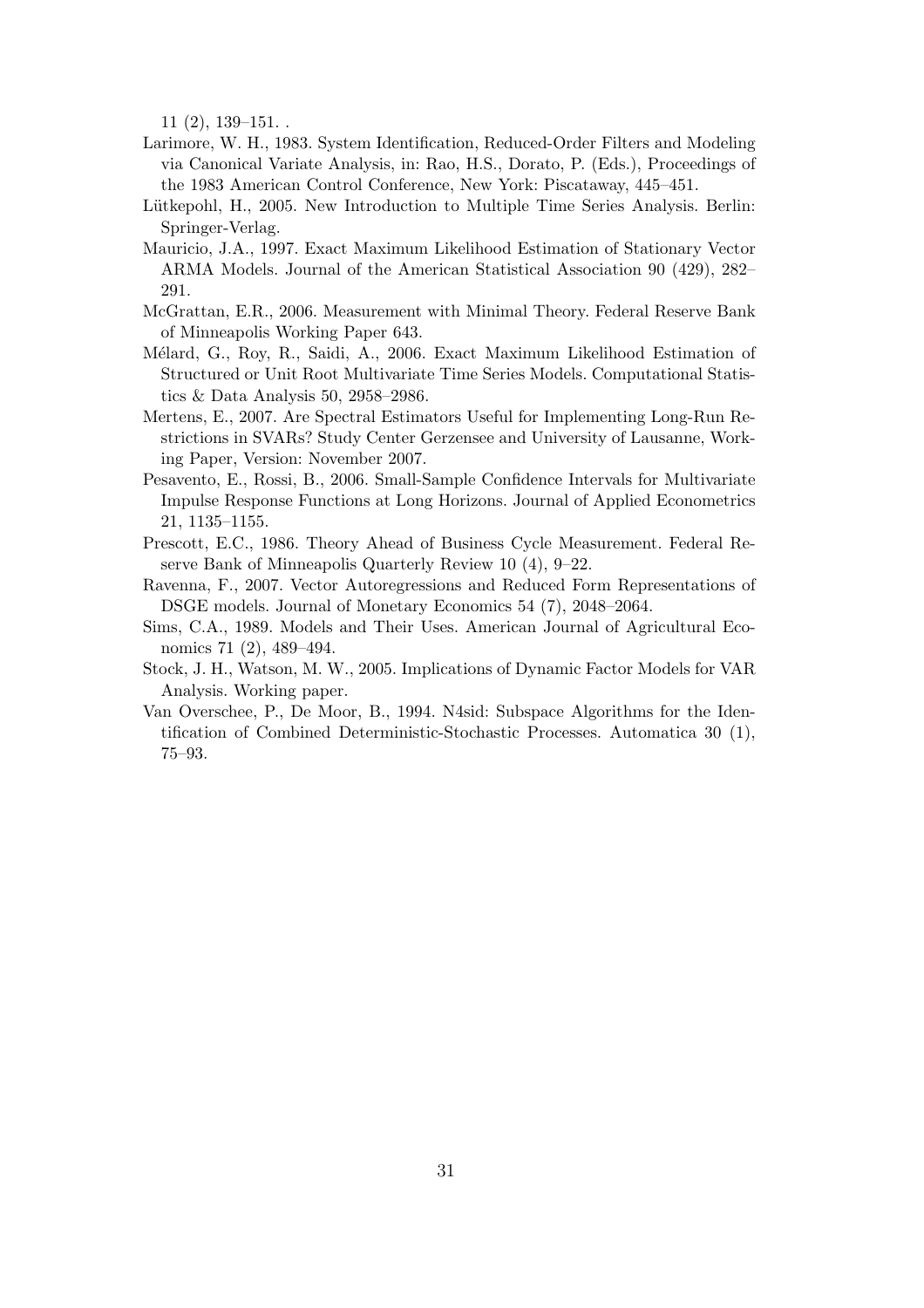# Tables and Figures

|                                 | Common            | <b>CKM</b>     | <b>KP</b>      |  |  |  |  |  |
|---------------------------------|-------------------|----------------|----------------|--|--|--|--|--|
| Parameters                      |                   | Benchmark      | Benchmark      |  |  |  |  |  |
| $\alpha$                        | 0.33              |                |                |  |  |  |  |  |
| $\beta$                         | $0.98^{1/4}$      |                |                |  |  |  |  |  |
| $\sigma$                        | $\mathbf{1}$      |                |                |  |  |  |  |  |
| $\delta$                        | $1-(1-0.6)^{1/4}$ |                |                |  |  |  |  |  |
| $\psi$                          | 2.5               |                |                |  |  |  |  |  |
| $\gamma$                        | $1.01^{1/4} - 1$  |                |                |  |  |  |  |  |
| $\mu$                           | 0.00516           |                |                |  |  |  |  |  |
| $\bar{L}$                       | $\mathbf{1}$      |                |                |  |  |  |  |  |
| $\bar{\tau}_l$                  | 0.243             |                |                |  |  |  |  |  |
| $\tau_x$                        | 0.3               |                |                |  |  |  |  |  |
| $\rho$                          |                   | 0.94           | 0.993          |  |  |  |  |  |
| $\sigma_{\tau}$                 |                   | 0.008          | 0.0066         |  |  |  |  |  |
| $\sigma_x$                      |                   | 0.00568        | 0.011738       |  |  |  |  |  |
| Selected time series properties |                   |                |                |  |  |  |  |  |
| $eig(A_1)$                      |                   | 0.9573, 0.9400 | 0.9573, 0.9930 |  |  |  |  |  |
| $eig(M_1)$                      |                   | $-0.9557, 0$   | $-0.9505, 0$   |  |  |  |  |  |

Table 1 Benchmark Calibrations and Time Series Properties

Parameter values of the CKM and KP benchmark calibrations. In the last two rows  $eig(A_1)$  and  $eig(M_1)$  denote the eigenvalues of the autoregressive and the moving average matrix of the associated VARMA representations.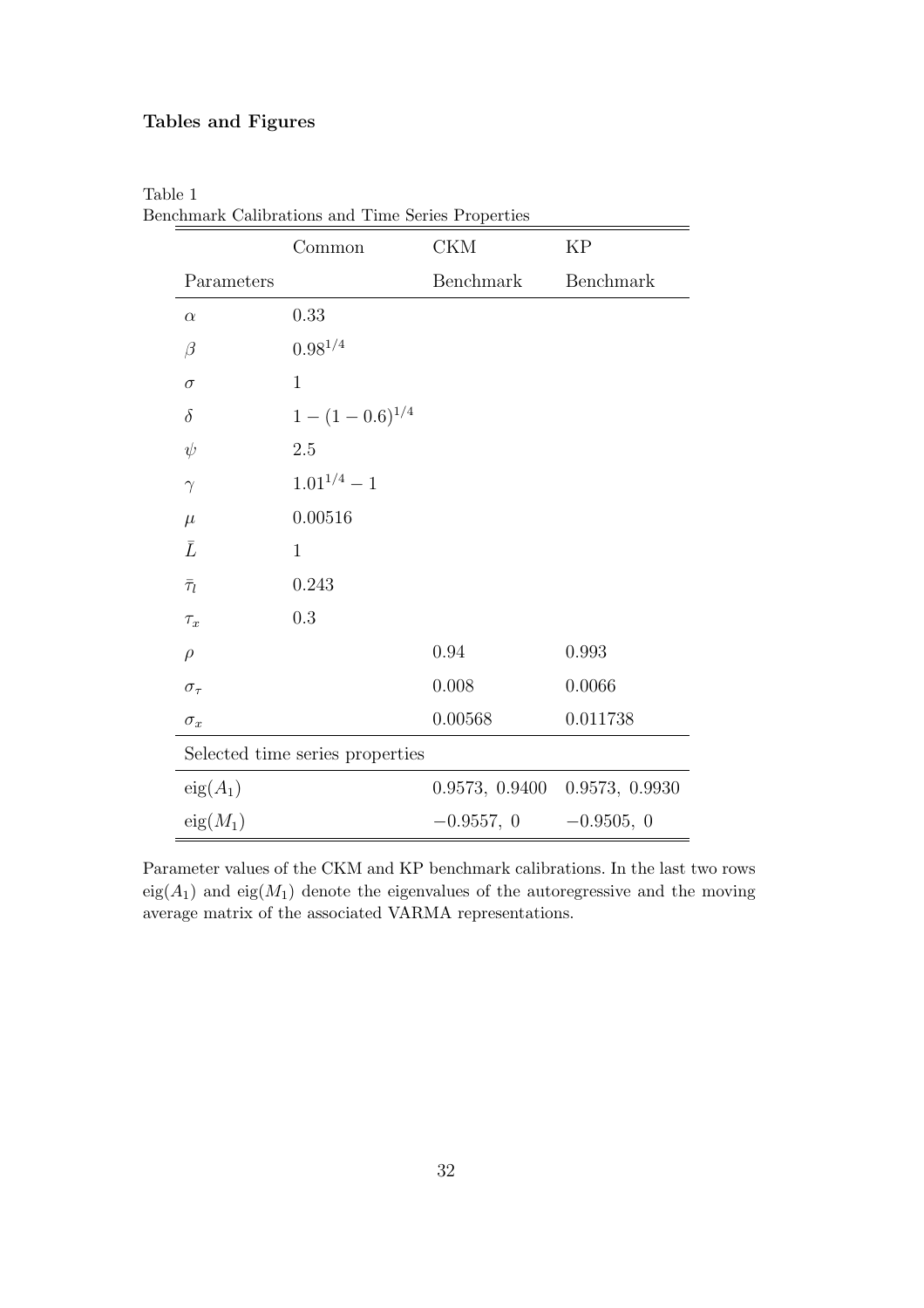|                                           |                                            | VAR(4)   |          |            |          | SS(2)    |            |          | VARMA(2,1) |            |  |
|-------------------------------------------|--------------------------------------------|----------|----------|------------|----------|----------|------------|----------|------------|------------|--|
| Variable                                  | True Value                                 | Mean     | Std.     | <b>MSE</b> | Mean     | Std.     | <b>MSE</b> | Mean     | Std.       | <b>MSE</b> |  |
| <b>KP</b> Benchmark                       |                                            |          |          |            |          |          |            |          |            |            |  |
| Prod.                                     | 0.69                                       | 0.55     | 0.19     | 1.00       | 0.58     | 0.17     | 0.77       | 0.55     | 0.19       | 1.00       |  |
| Hours                                     | 0.28                                       | 0.32     | 0.43     | 1.00       | 0.29     | 0.41     | $0.87\,$   | 0.33     | 0.43       | 1.01       |  |
| KP, $\sigma = 0$ (Indivisible Labor)      |                                            |          |          |            |          |          |            |          |            |            |  |
| Prod.                                     | 0.65                                       | 0.47     | 0.23     | 1.00       | 0.50     | 0.22     | 0.87       | 0.47     | 0.23       | 0.98       |  |
| Hours                                     | 0.43                                       | 0.58     | 0.56     | 1.00       | 0.53     | 0.52     | $0.85\,$   | 0.61     | 0.55       | 1.01       |  |
| KP, $\sigma = 6$ (Frisch Elasticity=0.63) |                                            |          |          |            |          |          |            |          |            |            |  |
| Prod.                                     | 0.75                                       | 0.61     | 0.15     | 1.00       | 0.64     | 0.13     | 0.65       | 0.61     | 0.15       | 0.97       |  |
| Hours                                     | 0.11                                       | 0.10     | 0.19     | 1.00       | 0.10     | 0.17     | 0.82       | 0.11     | 0.19       | 1.02       |  |
|                                           | <b>CKM</b> Benchmark                       |          |          |            |          |          |            |          |            |            |  |
| Prod.                                     | 0.34                                       | 0.11     | $0.16\,$ | 1.00       | 0.11     | 0.18     | 1.05       | 0.09     | 0.16       | 1.07       |  |
| Hours                                     | 0.14                                       | 0.65     | 0.38     | 1.00       | 0.62     | 0.40     | 0.98       | 0.69     | 0.36       | 1.09       |  |
|                                           | CKM, $\sigma = 0$ (Indivisible Labor)      |          |          |            |          |          |            |          |            |            |  |
| Prod.                                     | 0.31                                       | $-0.11$  | 0.21     | 1.00       | $-0.14$  | 0.24     | 1.17       | $-0.15$  | 0.20       | 1.11       |  |
| Hours                                     | 0.21                                       | 1.25     | $0.49\,$ | 1.00       | $1.27\,$ | 0.55     | 1.08       | 1.35     | 0.46       | 1.12       |  |
|                                           | CKM, $\sigma = 6$ (Frisch Elasticity=0.63) |          |          |            |          |          |            |          |            |            |  |
| Prod.                                     | 0.36                                       | 0.30     | 0.08     | 1.00       | 0.31     | 0.08     | 0.92       | 0.30     | 0.08       | 0.98       |  |
| Hours                                     | $0.05\,$                                   | 0.12     | $0.17\,$ | 1.00       | 0.10     | 0.17     | $0.90\,$   | 0.13     | 0.17       | 1.03       |  |
| CKM, $\sigma_l/2$                         |                                            |          |          |            |          |          |            |          |            |            |  |
| Prod.                                     | 0.34                                       | 0.26     | 0.09     | 1.00       | 0.26     | 0.09     | 0.94       | 0.26     | 0.09       | 1.00       |  |
| Hours                                     | 0.14                                       | 0.25     | 0.21     | 1.00       | 0.24     | 0.21     | 0.89       | 0.27     | 0.21       | 1.03       |  |
| CKM, $\sigma_l/3$                         |                                            |          |          |            |          |          |            |          |            |            |  |
| Prod.                                     | $0.34\,$                                   | $0.28\,$ | $0.06\,$ | 1.00       | $0.29\,$ | $0.07\,$ | $0.91\,$   | 0.29     | $0.06\,$   | 0.96       |  |
| Hours                                     | $0.14\,$                                   | $0.19\,$ | $0.14\,$ | 1.00       | $0.17\,$ | 0.14     | $0.89\,$   | $0.19\,$ | 0.14       | 1.01       |  |

Table 2 Simulation Results - Estimated Contemporaneous Impact

Percent contemporaneous impact on productivity and hours of one standard deviation shock to technology. The entries are Monte Carlo means and standard deviations (Std) for the estimates based on the vector autoregressive (VAR), state space (CCA) and vector autoregressive moving average (VARMA) representation. Mean squared errors (MSE) are relative to the MSE of the (structural) VAR estimates.